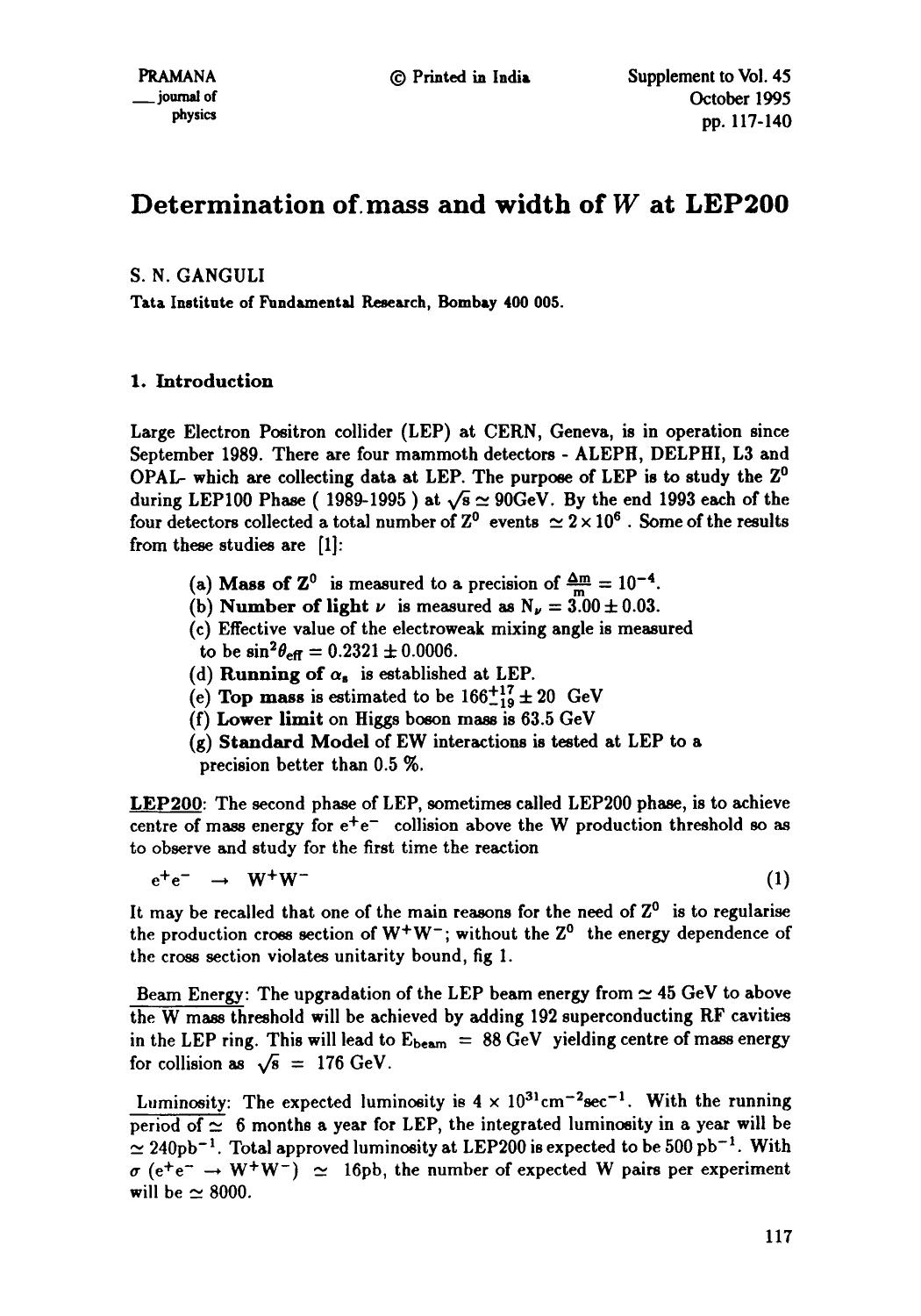

Figure 1. Production cross section of  $e^+e^- \rightarrow W^+W^-$  as a function of  $\sqrt{s}$ . Dotted line is for only  $\nu$  exchange while the solid line is from the Standard Model.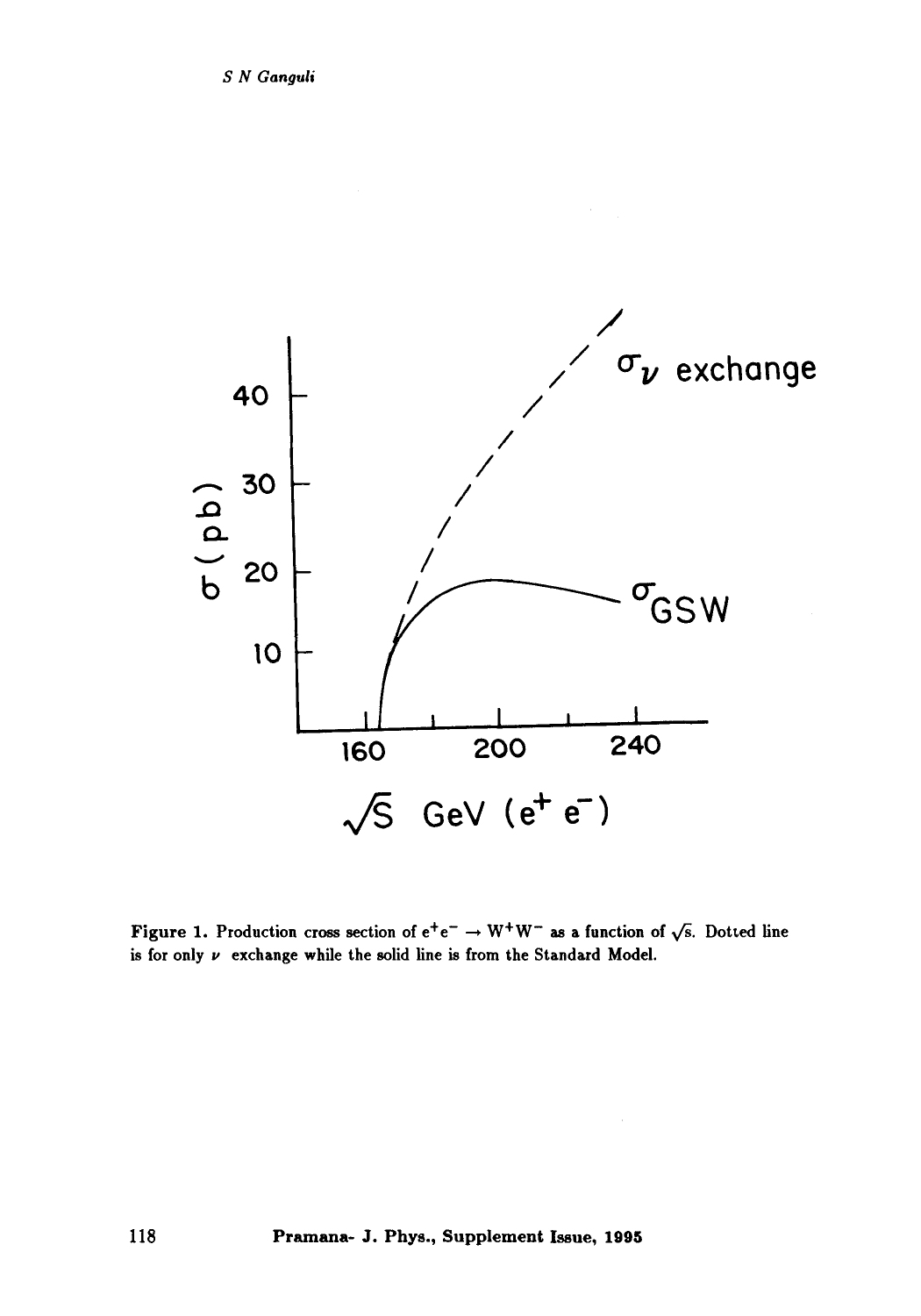Aims of LEP200: The physics capabilities of LEP200 have been extensively studied [2, 3]. There are however three main topics: (a) Precision measurement of Mw and  $\Gamma_W$ ; (b) Determination of Triple Gauge Boson couplings, and (c) Search of New Particles. In this talk we will restrict ourselves to the first topic.

#### **2. Prsent knowledge of M<sub>W</sub> and**  $\Gamma_W$

**Present knowledge of**  $M_W$ **: Mass of W has been measured in two ways:** 

(i) Direct Measurements

Experiments at Fp colliders, UA2 and CDF, made direct measurements [4] of the W mass from  $W \rightarrow l\nu$  events. Their results are summarised below.

 $M_W/M_Z$  = 0.8813  $\pm$  0.0036  $\pm$  0.0019 GeV (UA2)  $M_{W}$  = 79.91  $\pm$  0.39 GeV (CDF)

The combined result is:  $M_{\rm W} = 80.22 \pm 0.26$  GeV

(ii) Indirect Estimation

The LEP data consisting of energy dependence of various cross sections ( $e^+e^- \rightarrow Z^0$ and  $Z^0 \rightarrow$  hadrons,  $e^+e^-$ ,  $\mu^+\mu^-$  and  $\tau^+\tau^-$ ) and asymmetries when fitted in the framework of the Standard Model leads to the mass of W and this value is [1]:

 $M_{W}$  = 80.25  $\pm$  0.10  $\pm$  0.03 GeV (LEP)

[ Second error due to variation of Higgs between 60-1000 GeV]

**Present knowledge of**  $\Gamma_W$ **:** The W width as quoted by UA2, UA1 and CDF experiments [4] are not direct measurements; the width is 'extracted' from the measurement of R

$$
R = \sigma(W \to e\nu)/\sigma(Z \to e^+e^-) \tag{2}
$$

(3)

$$
= \frac{\sigma(\overline{p}p \to W + X)}{\sigma(\overline{p}p \to Z + X)} \cdot \frac{\Gamma(W \to e\nu)}{\Gamma(Z \to e^+e^-)} \cdot \frac{\Gamma_Z}{\Gamma_W}
$$
(4)

The quantities  $\sigma(\bar{p}p \to W + X)/\sigma(\bar{p}p \to Z + X)$  and  $\Gamma(W \to e\nu)/\Gamma(Z \to e^+e^-)$ are calculated from theory, and  $\Gamma$ <sub>z</sub> is taken from LEP measurements.

Values from the three collider experiments are summarised below:

$$
\Gamma_W = 2.10 \pm 0.14 \pm 0.09 \text{ GeV} \text{ (UA2)} \tag{5}
$$

 $\Gamma_W = 2.18 \pm 0.26 \pm 0.04$  GeV (UA1) (6)

$$
\Gamma_W = 2.12 \pm 0.20 \text{ GeV (CDF)} \tag{7}
$$

The combined result is:  $\Gamma_W = 2.12 \pm 0.11$  GeV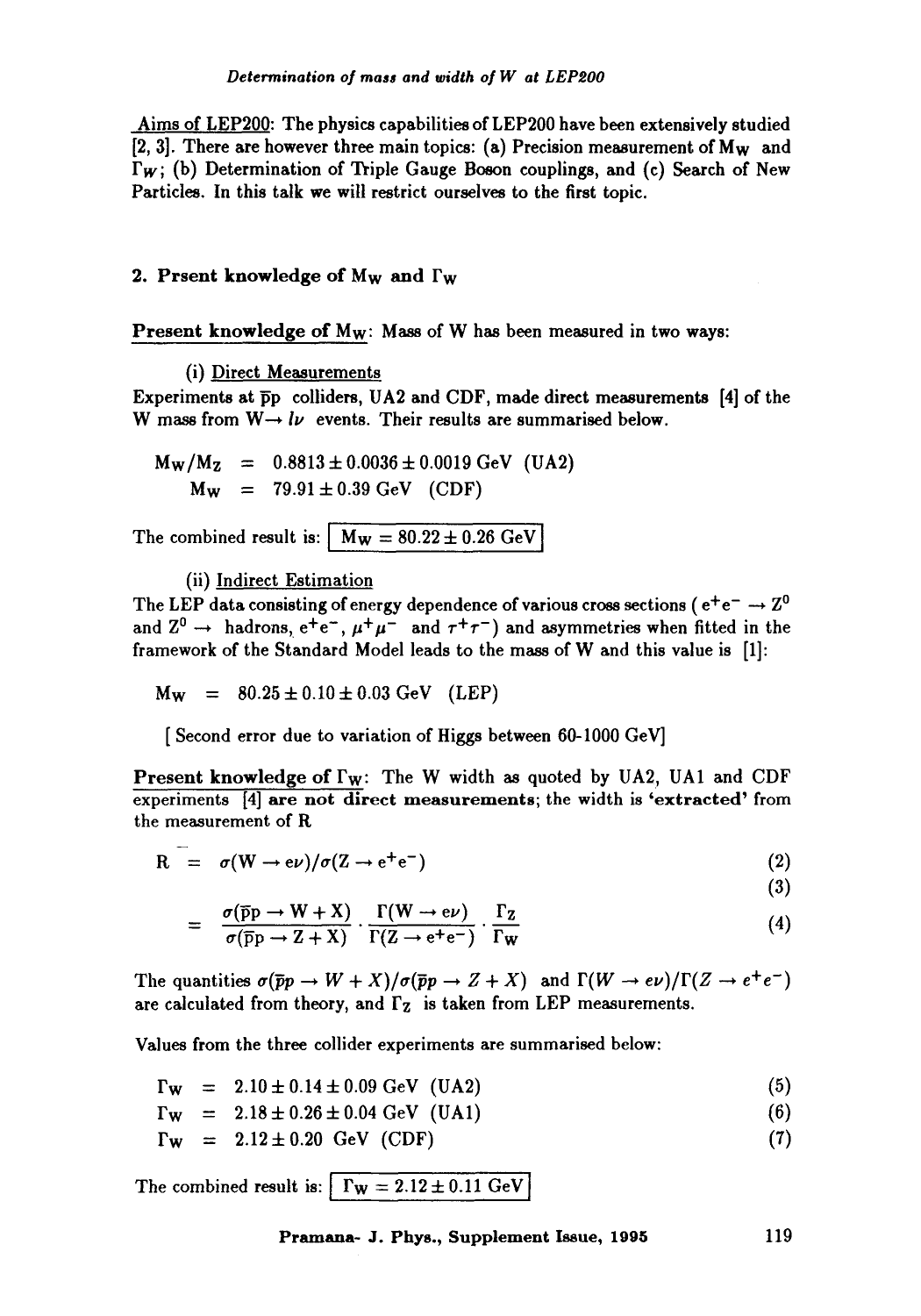# 3. Why the precision mesaurement of Mw

W is a vector gauge boson and therefore the knowledge of its mass is very important. Some of the other reasons are:

[A] It may be recalled that the top quark and the Higgs boson are the two unknowns in the Standard Model. Precision measurement of  $M_W$  will give further constraints on the mass of the Higgs if the top quark mass is known, fig. 2, [5].



Figure 2. Mw vs M<sub>top</sub> curves in the framework of the Standard Model for three different values of Higgs mass.

For example if Top mass is known from hadron collider experiments at Fermilab (a) with a precision of  $\Delta M_{top} = 10$  GeV, then 50 MeV error on W mass measurement will lead to  $\Delta M_{Higgs} = +340^{\circ}$  GeV, and (b) precision in  $\Delta M_{top} = 2$  GeV and 50 MeV in M<sub>W</sub> will yield  $\Delta M_{Higgs} = ^{+176}_{-118}$  GeV.

**120 Pramana- J. Phys., Supplement Issue, 1905**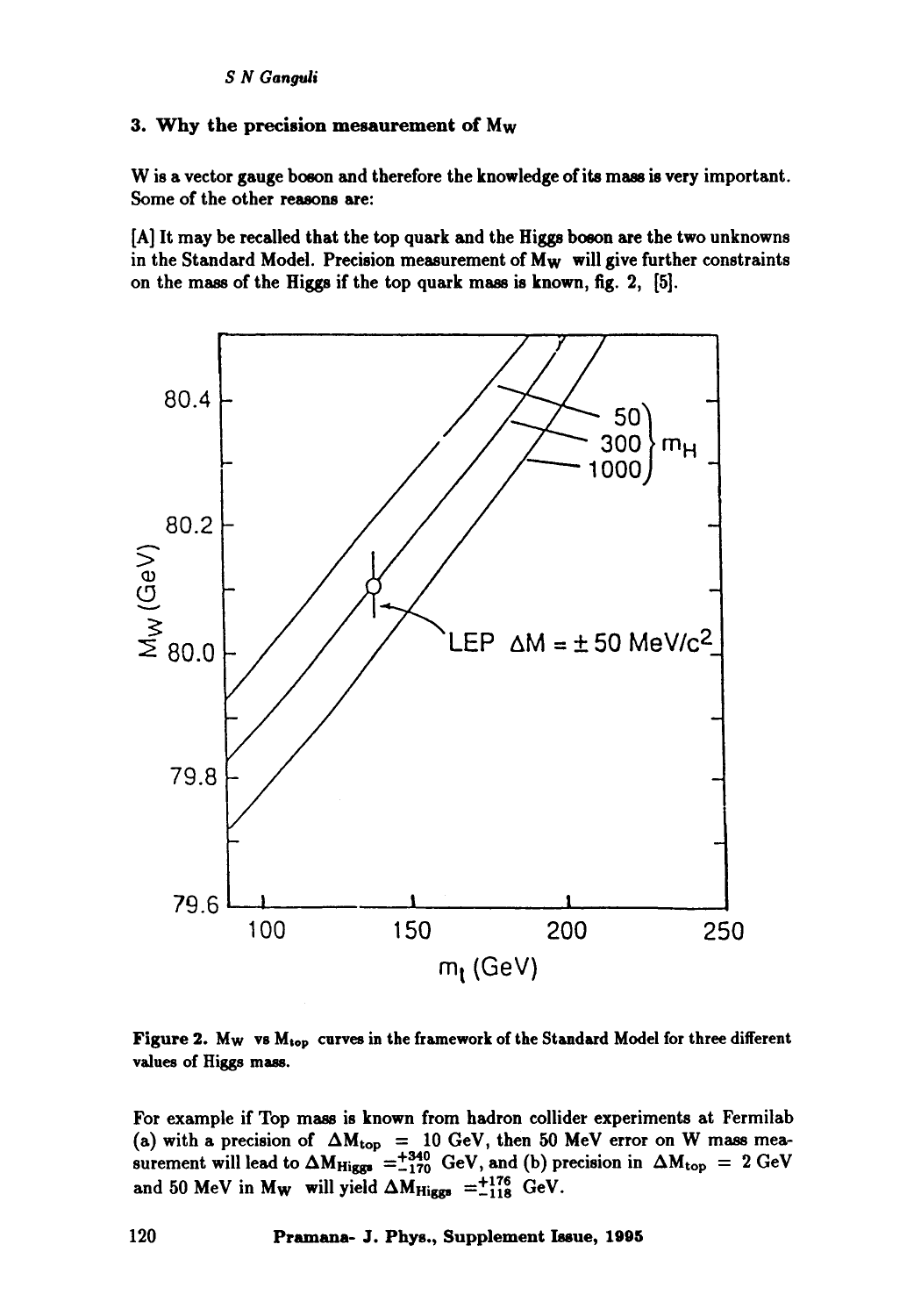#### [B] Testing radiative corrections

Radiative corrections come from self energies, formfactors, box diagrams etc. The mass of the W and Z are related by,

$$
M_W^2 = \frac{\pi \alpha}{\sqrt{2} G_F (1 - M_W^2 / M_Z^2)} \cdot \frac{1}{1 - \Delta r}
$$
 (8)

The error in the radiative correction  $\Delta r$  arises mainly from the error in M<sub>W</sub> as the value of  $M_Z$  is known to a very high precision ( $\Delta M_Z = 6$  MeV). The error of 50 MeV in M<sub>W</sub> will lead to error on  $\Delta r$  as 0.003.

It may be noted that the radiative correction  $\Delta r$  depends on  $M_{\text{top}}$  and  $M_{\text{Higgs}}$  and hence can be determined independent of  $M_W$ . The L3 experiment [6] at LEP has determined the value of  $\Delta r = 0.045 \pm 0.013$ .

Two ways of determining radiative corrections as mentioned above can thus be compared.

#### 4. W production mechanism

Leading order diagrams are due to Z,  $\gamma$  and  $\nu$  exchanges and their interferences.



Initial state helicities are LR or RL for the Z and  $\gamma$  exchanges, while only the LR diagram is allowed for the  $\nu$  exchange (since  $\nu$  is left handed). It may be noted that the  $\nu$  diagram is the dominant one and as a result  $W^+$  and  $W^-$  are peaked along the  $\vec{p}_{e+}$  and  $\vec{p}_{e-}$  directions respectively, fig.3.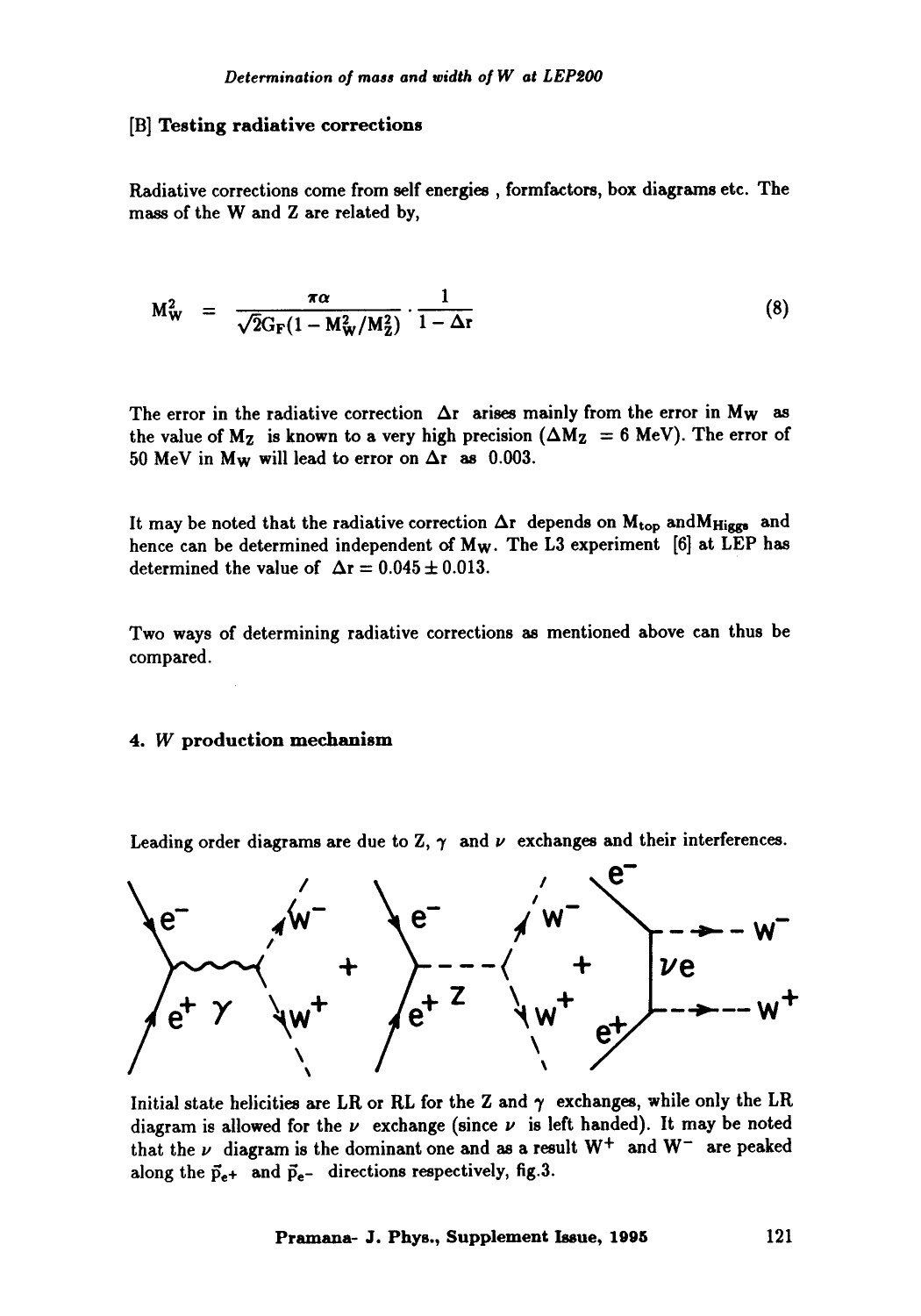

**Figure 3.** Angular distribution of  $W^+$  and  $W^-$  with respect to the direction of  $e^+$ **beam.**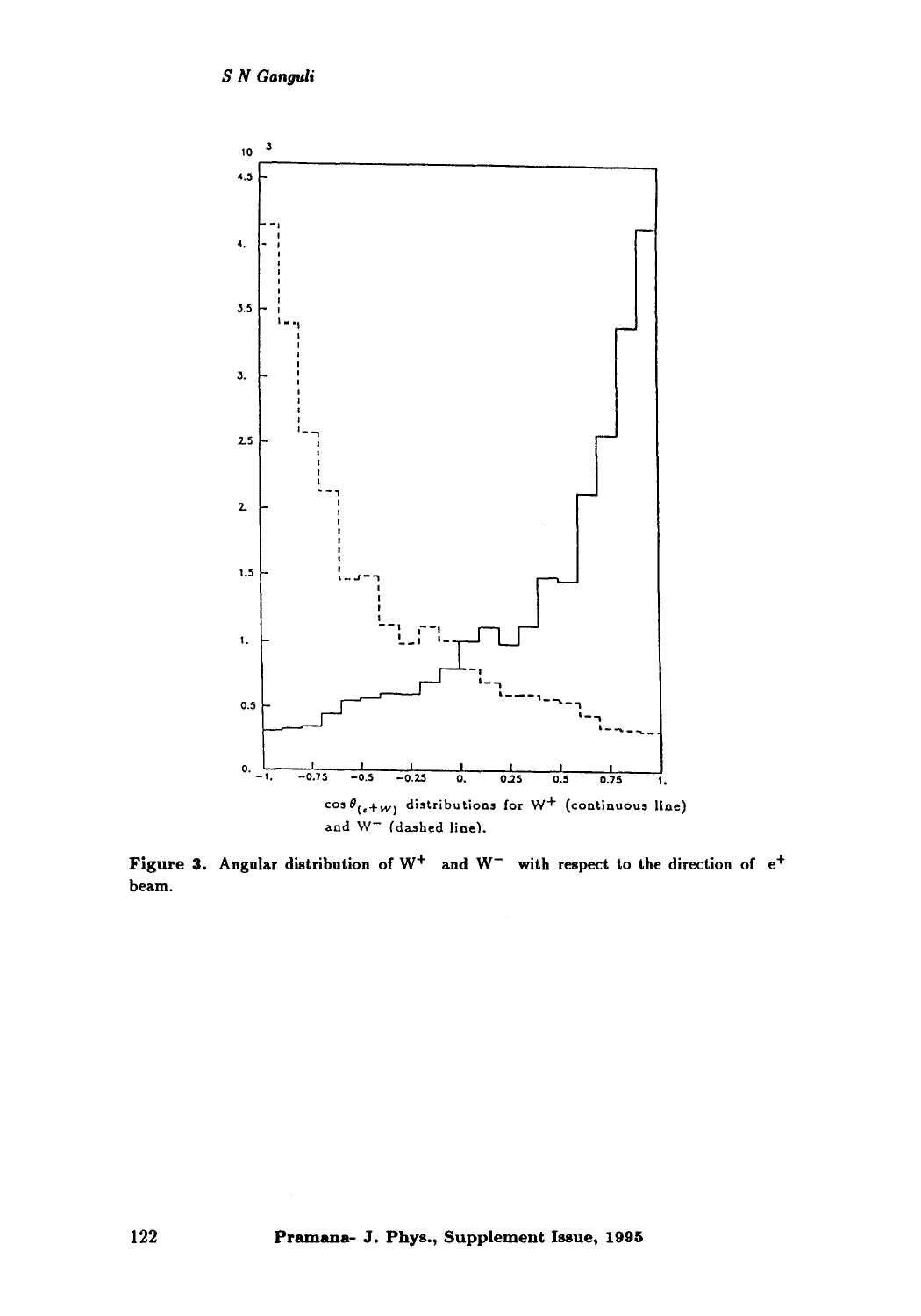For the forward-backward production the longitudinal component of the W helicity  $(\lambda = 0)$  is equally important as the transverse states  $(\lambda = +1$  or  $-1)$ .



# 5. W decay modes

Final states from  $e^+e^- \rightarrow W^+W^-$  are classified into three classes depending on W decay modes

| Pure Leptonic : $WW \rightarrow l\nu l\nu$ :          | $7.5\%$ |
|-------------------------------------------------------|---------|
| Semi Leptonic : WW $\rightarrow l\nu q\overline{q}$ : | 40 %    |
| Pure Quark : $WW \rightarrow q\bar{q}q\bar{q}$ :      | 52.5 %  |

A quark from W decay will undergo fragmentation/hadronization leading to a formation of jet in the final state.

#### Topology of WW events

(i) Since the  $W^+$  and  $W^-$  are peaked along  $\vec{p}_{e+}$  and  $\vec{p}_{e-}$  respectively and hence the charged leptons from W decay will reflect the parents angular distributions.

(ii) Pure Leptonic Mode: Two visible leptons or a thin jet from the hadronic decay of  $\tau$  will be seen in the final state.

(iii) Semi-leptonic decay : Two jets and one isolated lepton or, two jets and one thin jet in the final state.

(iv) Pure Quark decay : Four jets or more in the final state.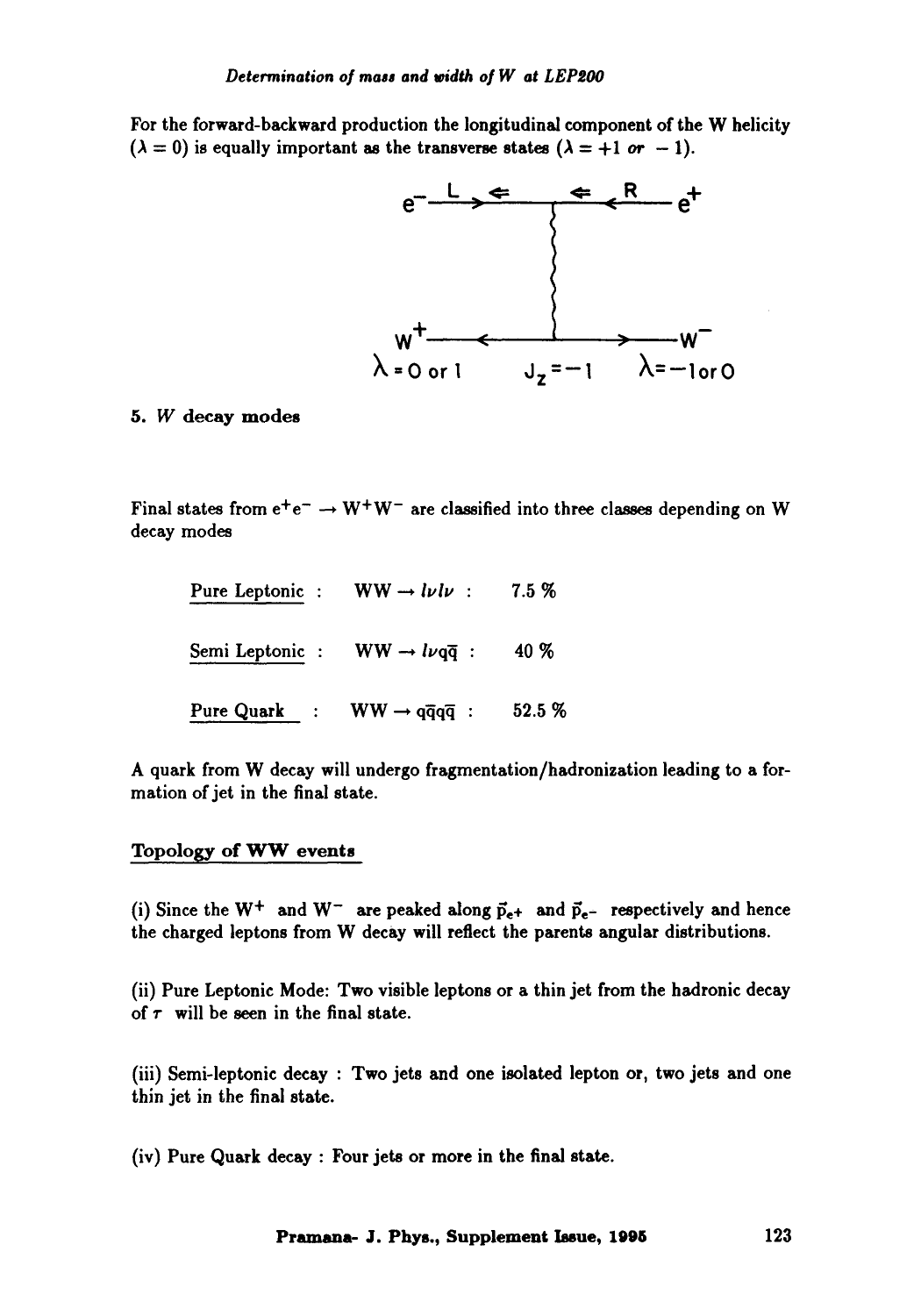# 6. Main sources of background

Production cross-section of  $W^+W^-$  process is  $\simeq 16$ pb. In this section we discuss briefly several sources of some of the background and they are:

(i)  $e^+e^- \rightarrow Z Z \rightarrow f\bar{f}$ :



**Total** yield of this reaction is only a few % of the WW signal.

(ii) 
$$
e^+e^- \rightarrow f \bar{f}
$$
:

The cross-section is 10 pb for  $f =$  lepton and leads to nearly back to back leptons which can be removed by an appropriate cut. The cross-section is 26 pb for  $f =$ quark, but then this reaction is dominated by 2 and 3 jets, while WW signal leads to 4 or more jets.



(iii)  $e^+e^- \rightarrow f f \gamma$ 

This reaction is due to on-mass shell  $Z^0$  exchange with monochromatic  $\gamma$  of  $\simeq$ 70 GeV. Cross section for this reaction is 80 pb for  $f =$  quark & 20 pb for  $f =$  lepton; Major fraction of these events can be rejected from large missing momentum.



**124 Pramana- J. Phys., Supplement Issue, 1096**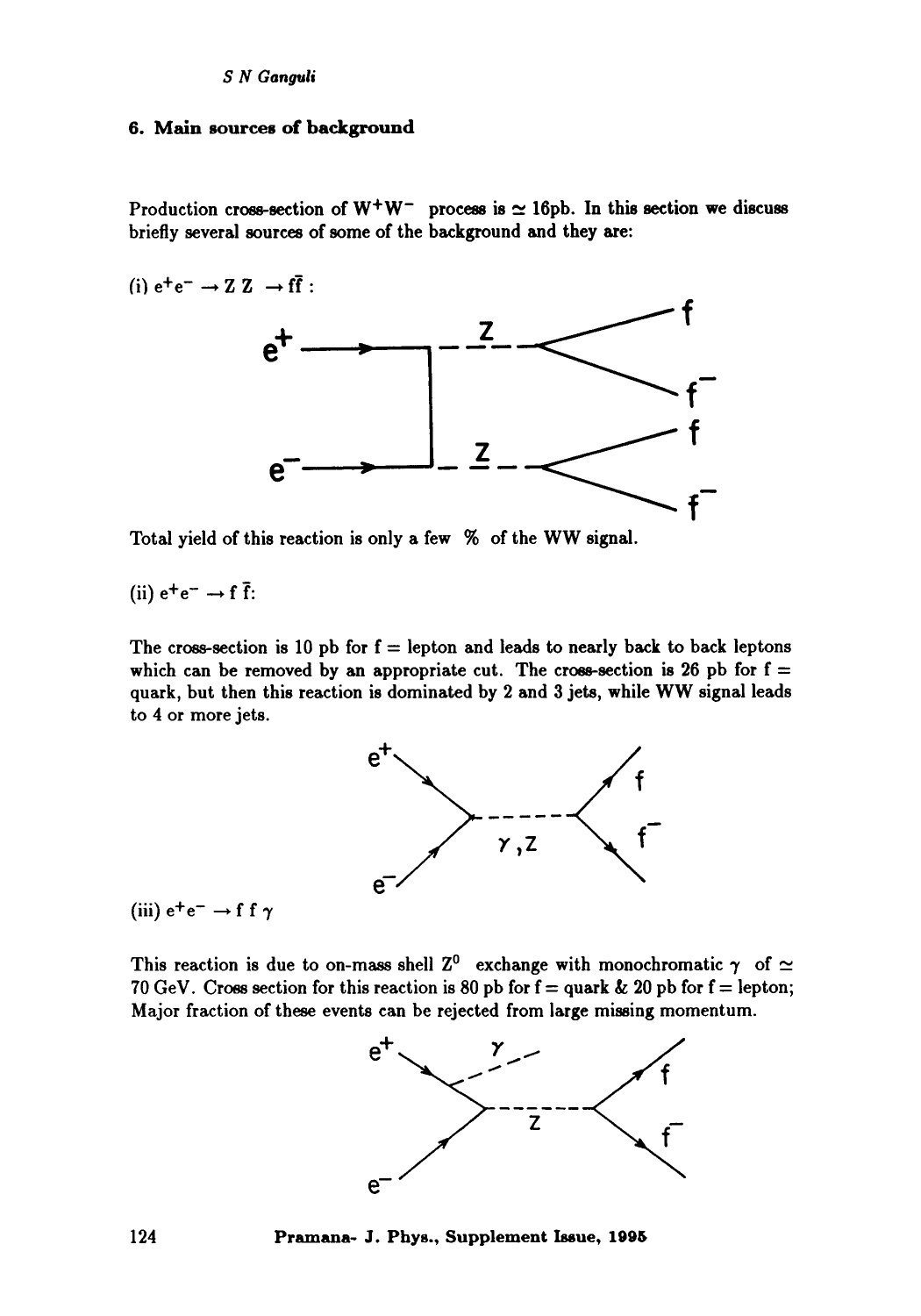(iv)  $e^+e^- \rightarrow e^+e^-e^+e^- (\mu^+\mu^-)$ 

This reaction will have two leading electrons which are lost in the beam pipe. Missing  $p_T$  and acoplanarity will remove most of this background.



#### 7. Experimental methods to measure Mw

Three methods have been discussed in the literature and they are:

#### [A] Direct Reconstruction:

W's are reconstructed using either hadronic events, where both W decay into jets, or hadronic-leptonic events, where one W decays hadronicaily while the other into leptonic mode.

Note that the masses of the two W's produced will have different masses due to finite width of W. Some of the groups have assumed equal masses for reconstructing W's [5]. In  $\underline{\mathbf{L}3}$  we have assumed unequal masses for reconstructing  $W's.$ 

#### [B] Shape of the Excitation Curve:

From the measured shape of the production cross section one deduces the value of Mw.

[C] Lepton end point energy:

The value of  $M_W$  is obtained from the lepton spectrum of leptonic decays of  $W's$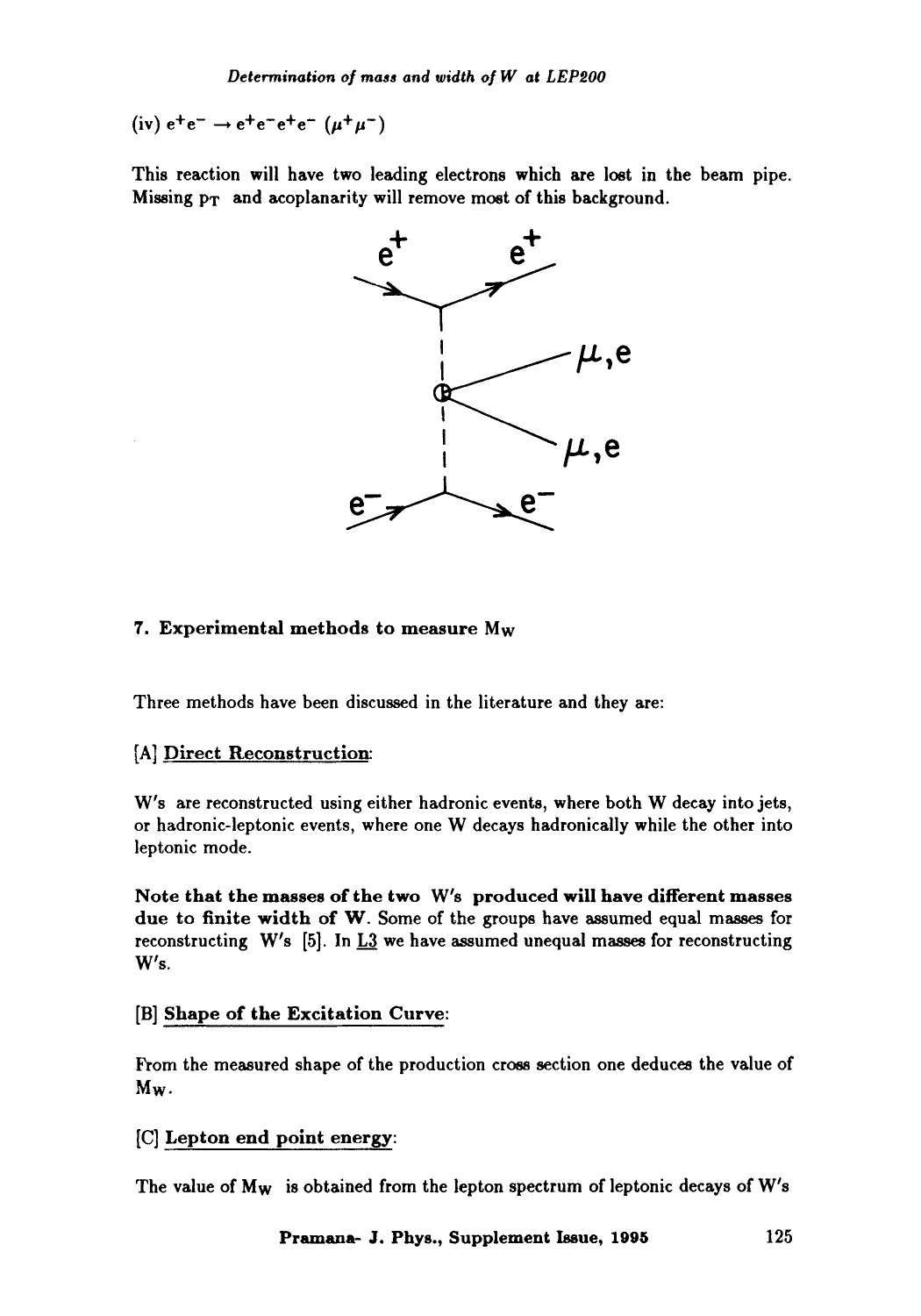# 8. W pair generators

To carry out simulation studies we need Monte Carlo programs that generate  $e^+e^- \rightarrow W^+W^-$  events. There are several generators available and they are summarised in Table 1. Some of the important ingredients used in a generator like inclusion of W width, proper implementation of CKM matrix elements, incorporation of the initial state radiation, flexibility in triple gauge boson coupling, and hadronization scheme are also indicated in Table 1.

# **Table** 1.

| Generator             | Herwig  | Pythia      | <b>LEPWW</b>  | <b>GENTLE</b> | <b>WWgamma</b>  |
|-----------------------|---------|-------------|---------------|---------------|-----------------|
| $\Gamma_{\mathbf{W}}$ |         |             |               |               |                 |
| ${\rm v_{\rm CKM}}$   |         |             |               |               |                 |
| <b>ISR</b>            |         |             |               |               | hard photon     |
| General               | N       | N           |               | N             |                 |
| ZWW, $\gamma$ WW      |         |             |               |               |                 |
| Hadronization         | Cluster | <b>LUND</b> | <b>LUND</b>   | <b>LUND</b>   | <b>LUND</b>     |
| Author                | Webber  | Sjostrand   | <b>Kleiss</b> | <b>Bardin</b> | <b>KEK-LAPP</b> |

REMARKS: GENTLE [7] makes a detailed implementation of ISR taking into account t-channel exchange diagrams properly.

# **9. Jet reconstruction algorithms**

When both the Ws decay by hadronic mode, one recombines the hadrons to make four jets; each jet representing a parent quark. Since the W's are slow ( $\beta \simeq 0.5$ ), the hadrons of a given jet are not well separated from those of other jets. Therefore a reconstructed jet may have particles of another jet. When one W decays hadronically and the other via leptonic mode then the number of jets is reduced and the mismatch is much less.

There are several different algorithms for the reconstruction of jets. Below we discuss six different algorithms.

(i) Generator History:

In this procedure one recombines the hadrons, belonging to a given quark, to form a jet. Therefore no mismatch of particles between different jets. This is possible because we are dealing with generated events.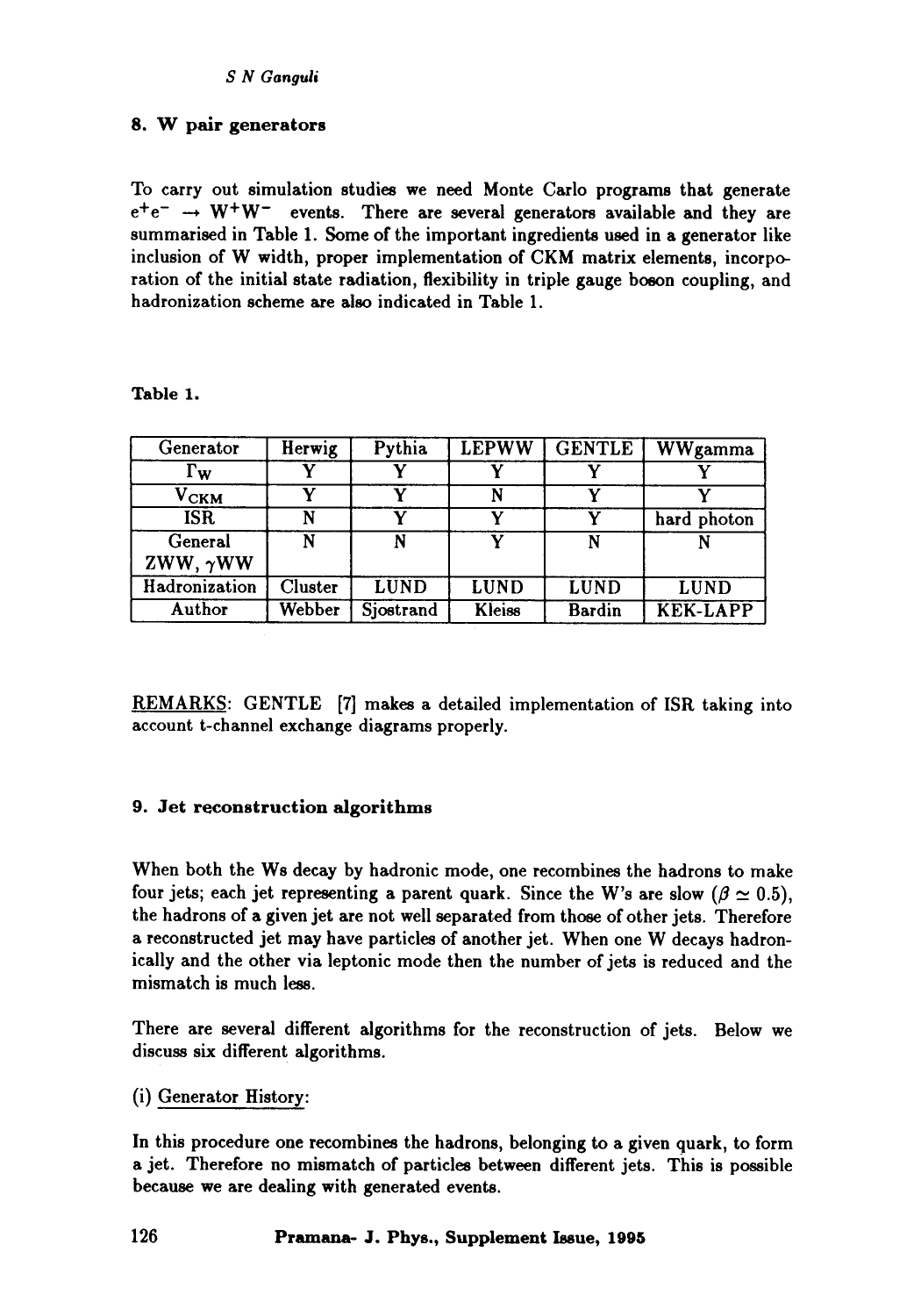(ii) Jade algorithm [8] :

$$
y_{ij} = \frac{2E_i E_j (1 - \cos \theta_{ij})}{E_{vis}^2}
$$
 (9)

The quantity  $y_{ij}$  is based on invariant mass squared of 'jets' i and j (to start with one uses small resolvable cluster as a jet). E<sub>i</sub> and E<sub>j</sub> are energies of jets with  $\theta_{ij}$ and E<sub>vis</sub> as opening angle and total visible energy respectively. The pair of jets with the smallest  $y_{ij}$  are combined into a new jet and all  $y'_{ij}$ s are recalculated; this procedure is repeated iteratively until we are left with four jets. The exact definition of  $y_{ij}$  is different in (iii), (iv) and (v) below.

(iii) Durham algorithm [9]:

$$
y_{ij} = \frac{2\text{Min}(E_i^2, E_j^2)(1 - \cos\theta_{ij})}{E_{vis}^2}
$$
 (10)

(iv) Geneva algorithm [10]:

$$
y_{ij} = \frac{8E_iE_j(1 - \cos\theta_{ij})}{9(E_i + E_j)^2}
$$
(11)

(v) Lund algorithm [11]:

$$
y_{ij} = \frac{2|\vec{p_i}||\vec{p_j}|\sin{\frac{\theta}{2}}}{|\vec{p_i} + \vec{p_j}|}
$$
(12)

(vi) Generalised thrust approach [12] : Thia approach has been used at PETRA to study 4 jet events. The aim is to find four jet axes as the unit vectors  $\hat{n}_j$  so that a generalised form of the standard thrust

$$
T_4 = Max \left( \frac{\sum_i max_i (\vec{p_i} \cdot \hat{n_j})}{\sum_i |\vec{p_i}|} \right) \tag{13}
$$

is maximised.

#### 10. Mw from direct measurement

There are three types of events: (i) Pure Quark or 'HadronicDecay :  $W^+ W^- \rightarrow q_1 \bar{q}_2 q_3 \bar{q}_4$ (ii) Semi Leptonic Decay : (a)  $W^+ W^- \rightarrow q_1 \overline{q}_2 e \nu_e$ , (b)  $W^+ W^- \rightarrow$  $\mathbf{q}_1 \overline{\mathbf{q}}_2$   $\mu$   $\nu_{\mu}$ 

(c)  $W^+ W^- \rightarrow q_1 \overline{q}_2 \tau \nu_1$ 

(iii) Pure Leptonic Decay :  $W^+ W^- \rightarrow l \nu_l l' \nu_{l'}$ 

Energy and momentum conservation of the reaction can be made if we are able to measure 4-momentum vectors of all the final products. This will result in fits with 4 constraints. Experimentally one will be able to measure (a) 4-momentum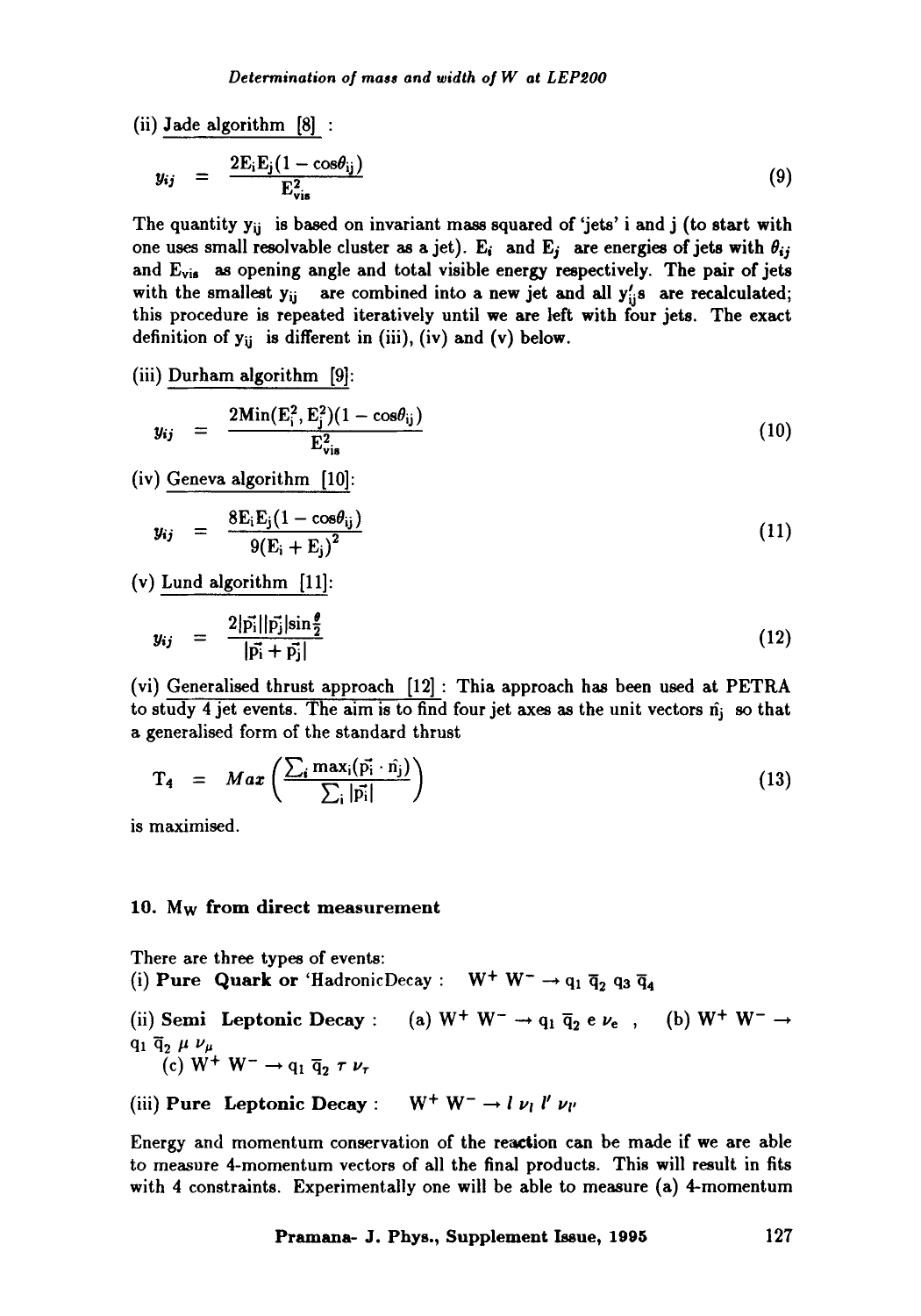#### *S N Gangull*

vectors of the jets formed from quarks, (b) 4-momentum vectors of e and  $\mu$  and (c) direction of  $\tau$  from its decay products. Quantities that we cannot measure are (a)  $\nu$  momentum as it is not detected; this decreases the number of constraint by three, and (b) energy of  $\tau$  as its decay involves  $\nu$  corresponding to a decrease of one constraint.

Keeping in mind the above points we will not presently use (iic) and (iii) for our kinematic fits.

# **10.1 Details of Kinematic Fitting :**

As mentioned earlier one carries out kinematic fits to impose energy momentum conservation. Constraint equations are described in detail below.

(i)  $WW \rightarrow (j_1j_2)(j_3j_4)$ 

Constraint equations are  $\implies$ 

(1)  $E_{j1} + E_{j2} + E_{j3} + E_{j4} - \sqrt{s} = 0$  $+ p_{i2}^{\mathbf{x}} + p_{i3}^{\mathbf{x}} + p_{i4}^{\mathbf{x}} = 0$ (3)  $p_{j1}^2 + p_{j2}^2 + p_{j3}^2 + p_{j4}^2 = 0$ (4)  $p_{i1}^z + p_{i2}^z + p_{i3}^z + p_{i4}^z = 0$ 

Besides the above 4 constraints, two more constraints can be used if one assumes equal masses for the two W's

(5) 
$$
(E_{j1} + E_{j2})^2 - (\vec{p}_{j1} + \vec{p}_{j2})^2 - M_W^2 = 0
$$
  
(6)  $(E_{j3} + E_{j4})^2 - (\vec{p}_{j3} + \vec{p}_{j4})^2 - M_W^2 = 0$ 

With unknown as M<sub>w</sub> one ends up with 5C fit.

(ii)  $WW \rightarrow (j_1 j_2)(l\nu)$ 

Repeating the procedure as described in (i) yields 2C fit for this reaction.

Remark: Allowing the two W masses to be unequal one ends up with 4C and 1C fits respectively

#### **10.2 Effect of initial state radiation**

Initial state radiation (ISR) is a common feature in  $e^+e^-$  interactions i.e., the  $e^$ emits a photon in the presence of the Coulomb field of the  $e<sup>+</sup>$  or vice versa. The distribution in the photon energy from ISR is shown in fig.4 from the GENTLE generator and its mean value is:  $\langle E_{rad} \rangle = 1.211$ GeV at  $\sqrt{s} = 176$  GeV.

The effect of ISR in the cross section for  $e^+e^- \rightarrow W^+W^-$  is incorporated as follows:

Without ISR the cross-section is given by [13]:

$$
\sigma(s) = \int_0^s dm_1^2 \cdot \rho(m_1) \int_0^{(\sqrt{s}-m_1)^2} dm_2^2 \cdot \rho(m_2) \cdot \sigma_0(s; m_1, m_2)
$$
 (14)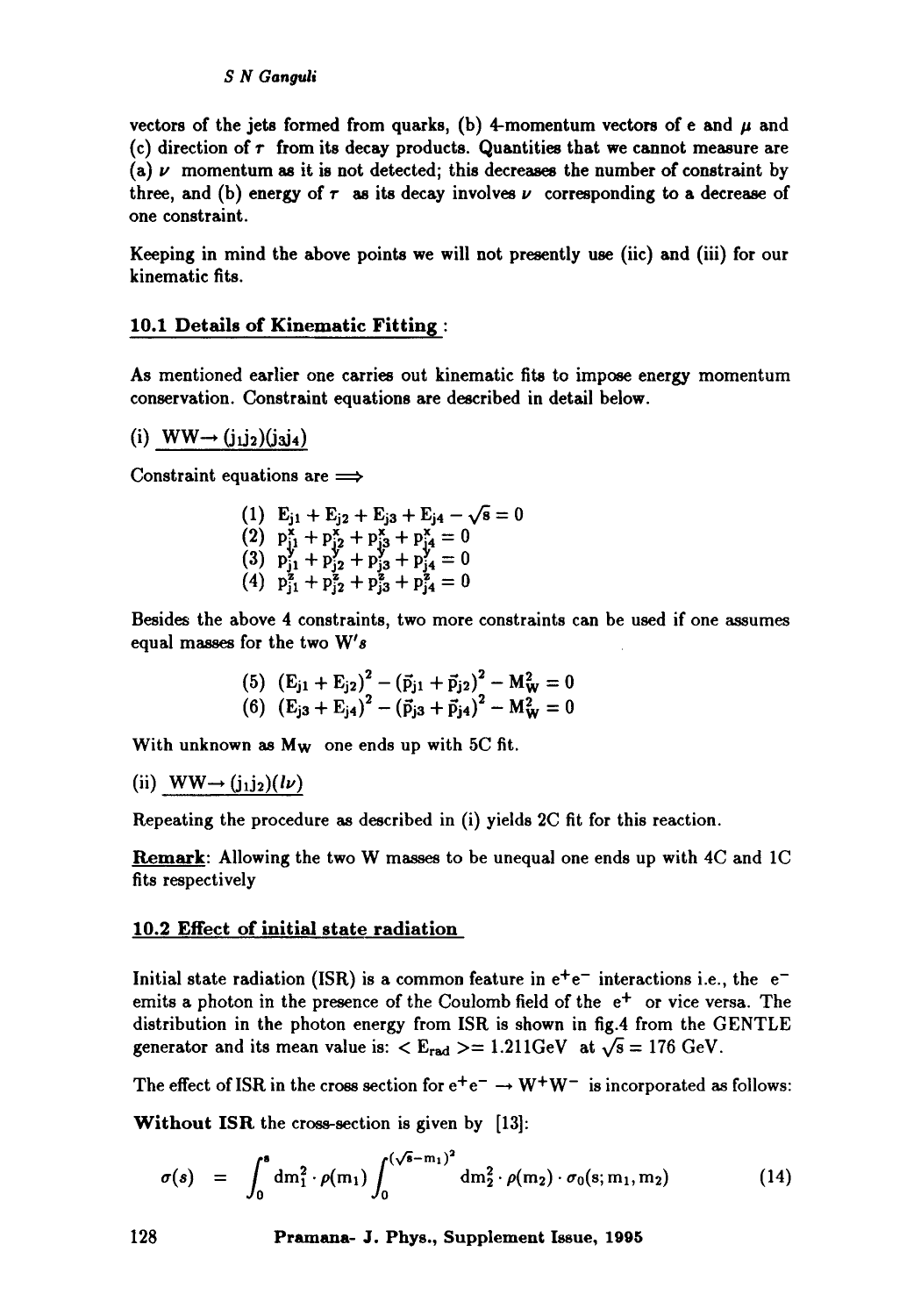

Figure 4. Energy distribution of ISR photons.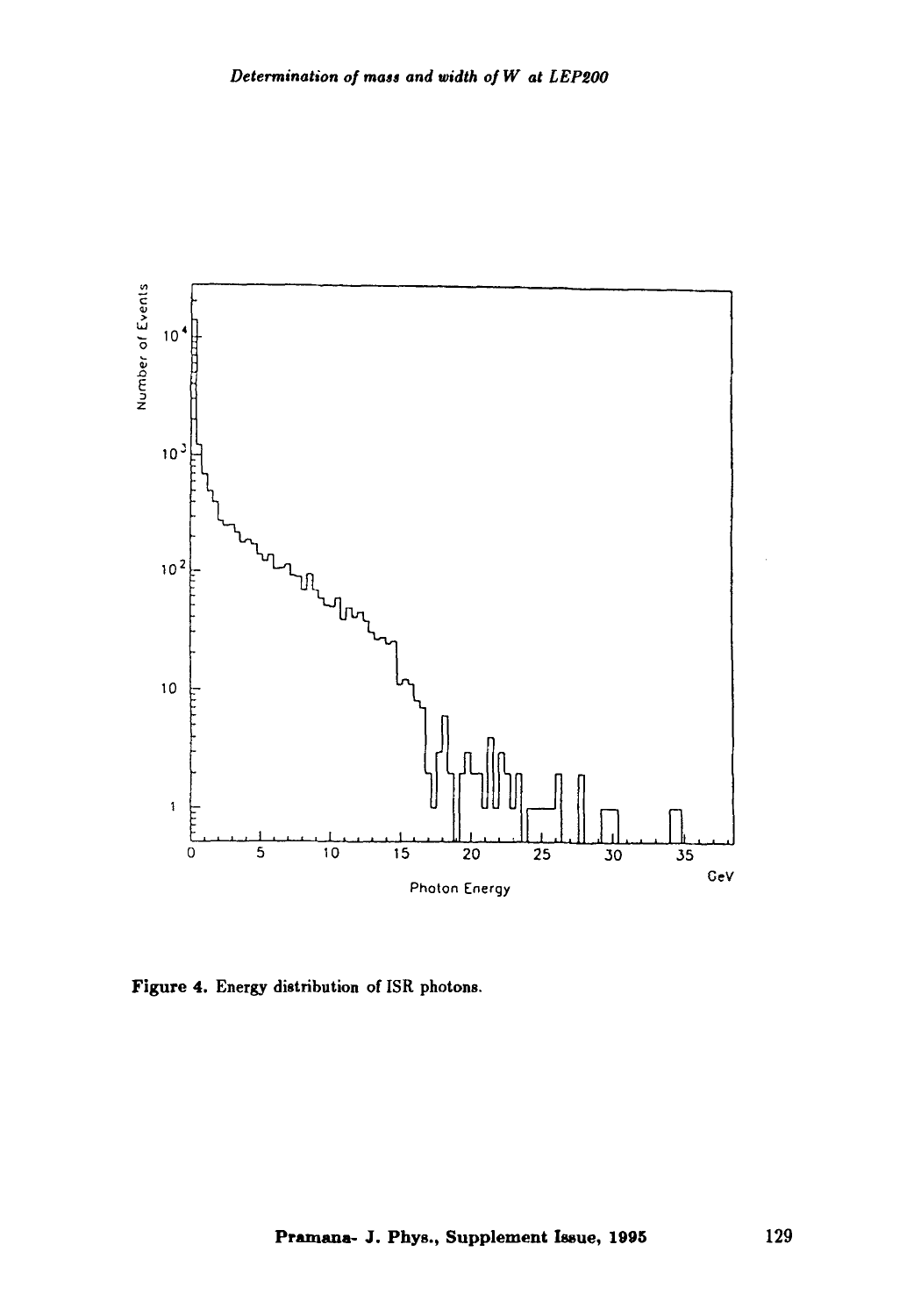*S N Ganguli* 

$$
\rho(m) = \frac{1}{\pi M_W} \cdot \frac{m^2 \Gamma_W}{(m^2 - M_W^2)^2 + m^2 \Gamma_W^2}
$$
\n(15)

Mw and  $\Gamma_W$  are the mass and width of W; m<sub>1</sub> and m<sub>2</sub> are the two produced W masses and  $\rho(m)$  is the Breit-Wigner (BW) distribution.  $\sigma_0(s; m_1, m_2)$  is the Born cross section [13] at the centre of mass energy of  $\sqrt{s}$ .

With ISR the cross-section is given by [7]:

$$
\sigma(s) = \int_0^s dm_1^2 \cdot \rho(m_1) \int_0^{(\sqrt{s}-m_1)^2} dm_2^2 \cdot \rho(m_2) \cdot \overline{\sigma}(s, s')
$$
 (16)

$$
\overline{\sigma}(s,s') = \int_0^{1-(m_1+m_2)^2/s} dx \cdot \sigma_0(s(1-x)) \cdot H(x,s) \qquad (17)
$$

$$
H(x, s) = \beta \cdot x^{(\beta - 1)} \cdot (1 + \overline{S}) + \overline{H}
$$
 (18)

$$
\overline{\mathrm{S}} = \frac{\alpha}{\pi} [\frac{\pi^2}{3} - \frac{1}{2}] + \frac{3}{4}\beta + \mathcal{O}(\alpha^2) \tag{19}
$$

$$
\overline{H} = -\beta(1 - x/2) + \mathcal{O}(\alpha^2)
$$
 (20)

$$
\beta = \frac{2 \alpha}{\pi} [\log(s/m_e^2) - 1] \tag{21}
$$

 $H(x,s)$  is the radiator function [14] and x is a fractional momentum carried by the photon.

From the two distributions, eqs.(14) and (16), we calculated the average value of mass,  $\langle (m_1 + m_2)/2 \rangle$  and the mass difference  $|m_1 - m_2|$  and they are listed below.

| Parameters          | $\mathbf{Q_0}$ |          | $Q_0 - Q_1$ |
|---------------------|----------------|----------|-------------|
|                     | Without ISR    | With ISR |             |
|                     | (GeV)          | (GeV)    | (MeV)       |
| Mass                | 80.046         | 79.972   | 74.0        |
|                     | (3.19)         | (3.20)   |             |
| $< (m_1 + m_2)/2 >$ | 79.835         | 79.732   | 103.0       |
|                     | (2.85)         | (2.93)   |             |
| $ m_1 - m_2 $       | 3.292          | 3.341    | $-49.0$     |
|                     | (4.61)         | (4.77)   |             |

The effect of ISR [15]: Finally we may conclude the following effect due to ISR on our distributions:

(a) To lower the mean values of mass and  $\langle (m_1 + m_2)/2 \rangle$  by 74 and 103 MeV respectively,

(b) To increase the dispersion by nearly 0.2%,

(c) To decrease the total cross section by  $\simeq 2$  pb.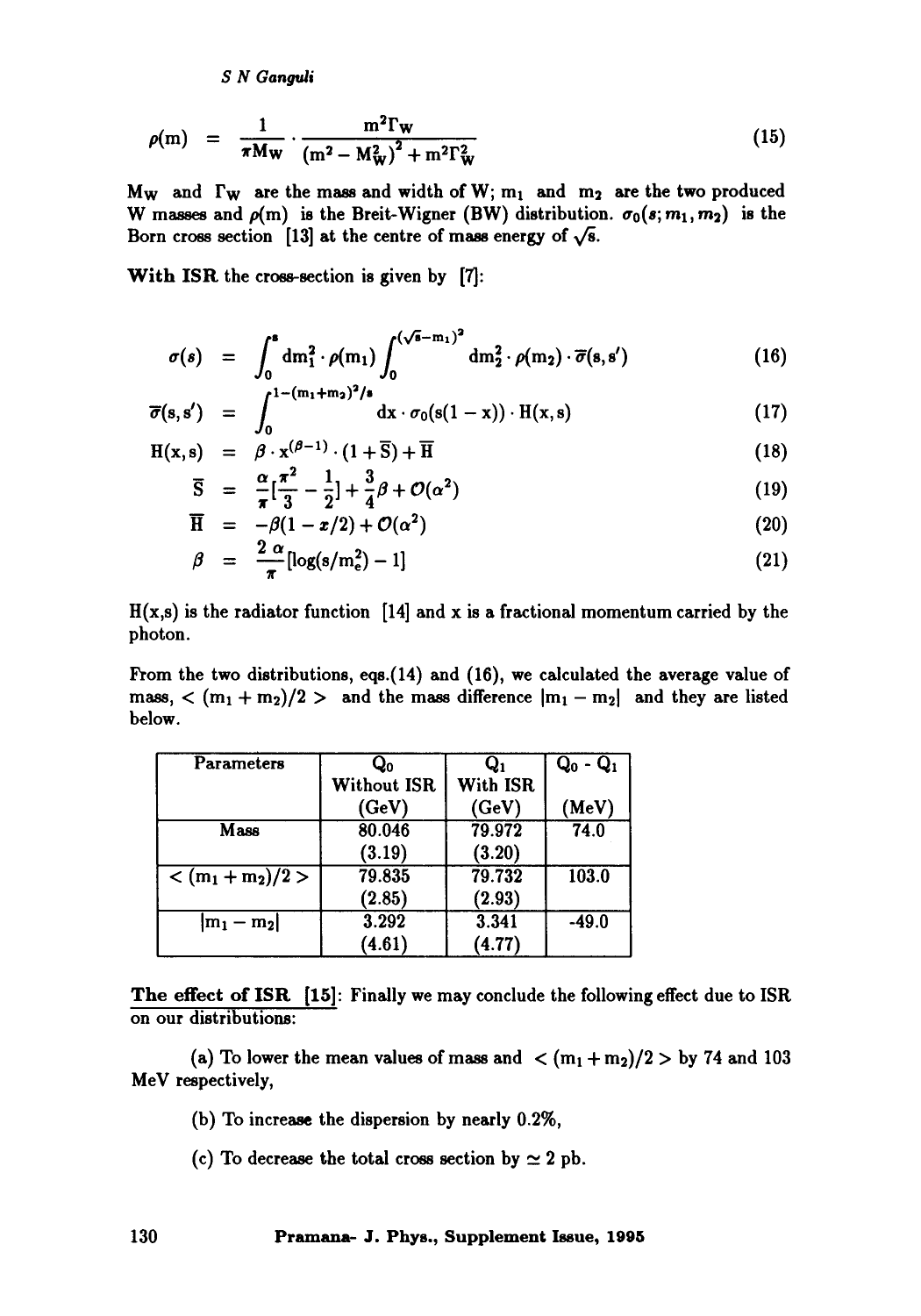# 10.3 Results from DELPHI study [5]

They have generated  $\approx 3500$  events of W<sup>+</sup>W<sup>-</sup>  $\rightarrow$  4jet and  $\approx 1300$  events of  $(2jet + l\nu)$  corresponding to  $\approx 400 \text{pb}^{-1}$ . Events were simulated through DELPHI detector. Jet reconstructions were carried out using generalised thrust algorithm.

Kinematic fit was carried out with the constraint that the two W masses are equal [5C & 2C fit for 4-jet & 2-jet+e $\nu_e$  respectively]. To extract M<sub>W</sub> from the data : fit was made with a BW of fixed width folded with a Gaussian (detector resolution function) plus a constant background.

**RESULTS:** Fitted mass distributions of W are shown in figs.5(a)-5(c) for three types of events: 4 jets, 2 jets  $+\mu\nu$  and 2 jets  $+e\nu$ . They find a systematic positive offset of the fitted value of the mass with respect to true W mass used in the generator. This is summarised below:

 $(\text{Fitted M}_W - M_W^{\text{true}}) = 422 \pm 79 \text{ MeV}, (4\text{-jet})$ (Fitted  $M_W - M_W^{\text{true}} = 819 \pm 160 \text{ MeV},$  (2 jet + e) (Fitted  $M_W - M_W^{\text{true}} = 432 \pm 116 \text{ MeV}$ , (2 jet +  $\mu$ )

# Results from L3 study [15]

L3 collaboration has also carried out similar study but without the detector simulation. They have used events generated by GENTLE and quarks were allowed to undergo hadronization. Jets were then reconstructed ignoring ISR photons. Kinematic fits were carried out by ignoring the ISR photons.

Figs.6(a) and (b) show the distributions of (Fitted - Generated) mass for two cases: (i) for all events and (ii) for events with ISR photon energy  $E_{\gamma}$  < 20 MeV.

Mean values of the two distributions are:

 $\frac{1}{2}$  (Fitted M<sub>W</sub> - M<sup>true</sup>) = 477 ± 16 MeV, (all events) <br>
(Fitted M<sub>W</sub> - M<sup>true</sup>) = -11 ± 7 MeV, (events with E<sub>7</sub> < 20 MeV.)

From the above results it is clear that (i) when there is no ISR photons (which is same as selecting events with  $E_{\gamma}$  < 20MeV) the value of (Fitted M<sub>W</sub> -  $M_{\rm W}^{\rm true}$ ) is consistent with zero, and (ii) when all events are used (and not using ISR photons in kinematic fits) one sees the positive offset as seen by DELPHI.

# Understanding the positive offset in  $M_W$

The emmision of ISR actually reduces the effective centre of mass energy to  $\sqrt{s'}$ , which is lower than the nominal energy  $\sqrt{s} = 2 \times E_{\text{beam}}$ . If x is the fractional beam energy carried by the initial state photon then  $\sqrt{s'} = s(1 - x)$ .

But kinematic fits as discussed earlier assume nominal cm energy  $\sqrt{s}$ . This results in higher Fitted Mass and the positive offset can be written down as:  $\Delta m = +$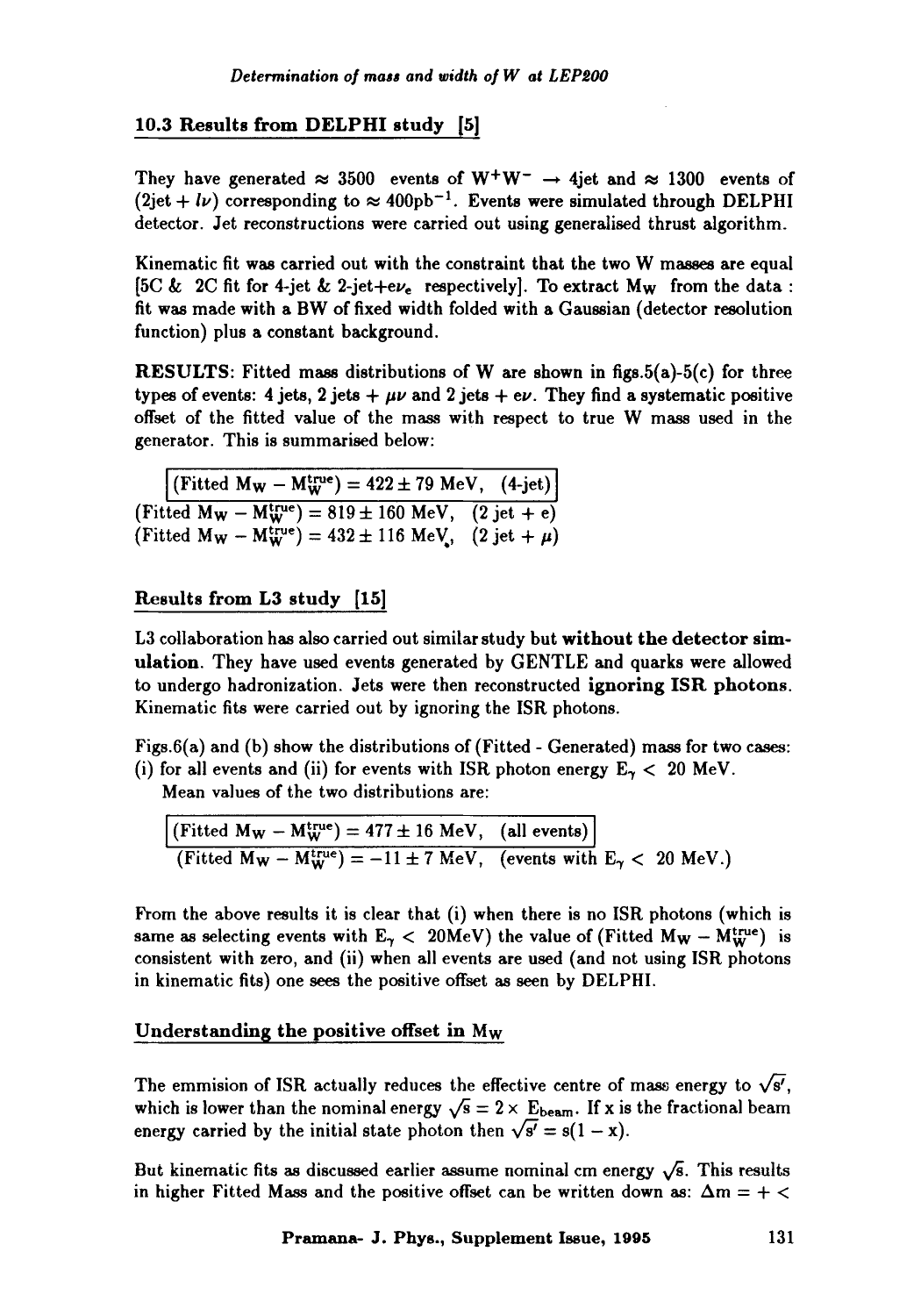

Figure 5. Fitted mass distributions of W for three types of events (a) 4 jets, (b) 2 jets +  $\mu\nu$  and (c) 2 jets + e $\nu$ .

132 Pramana- J. Phys., Supplement Issue, 1995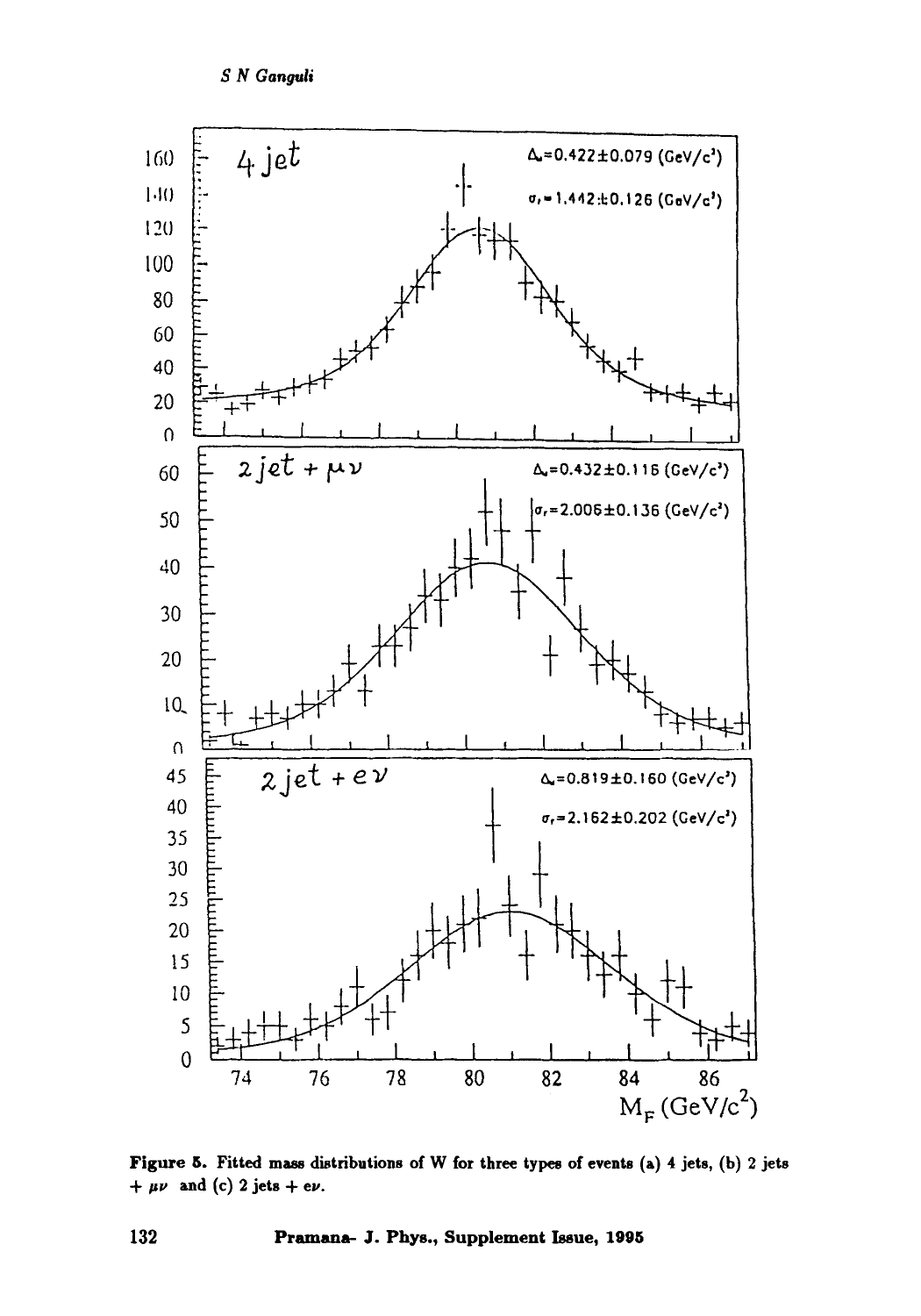

**Figure 6a. (Fitted - generated) mass distribution for all events**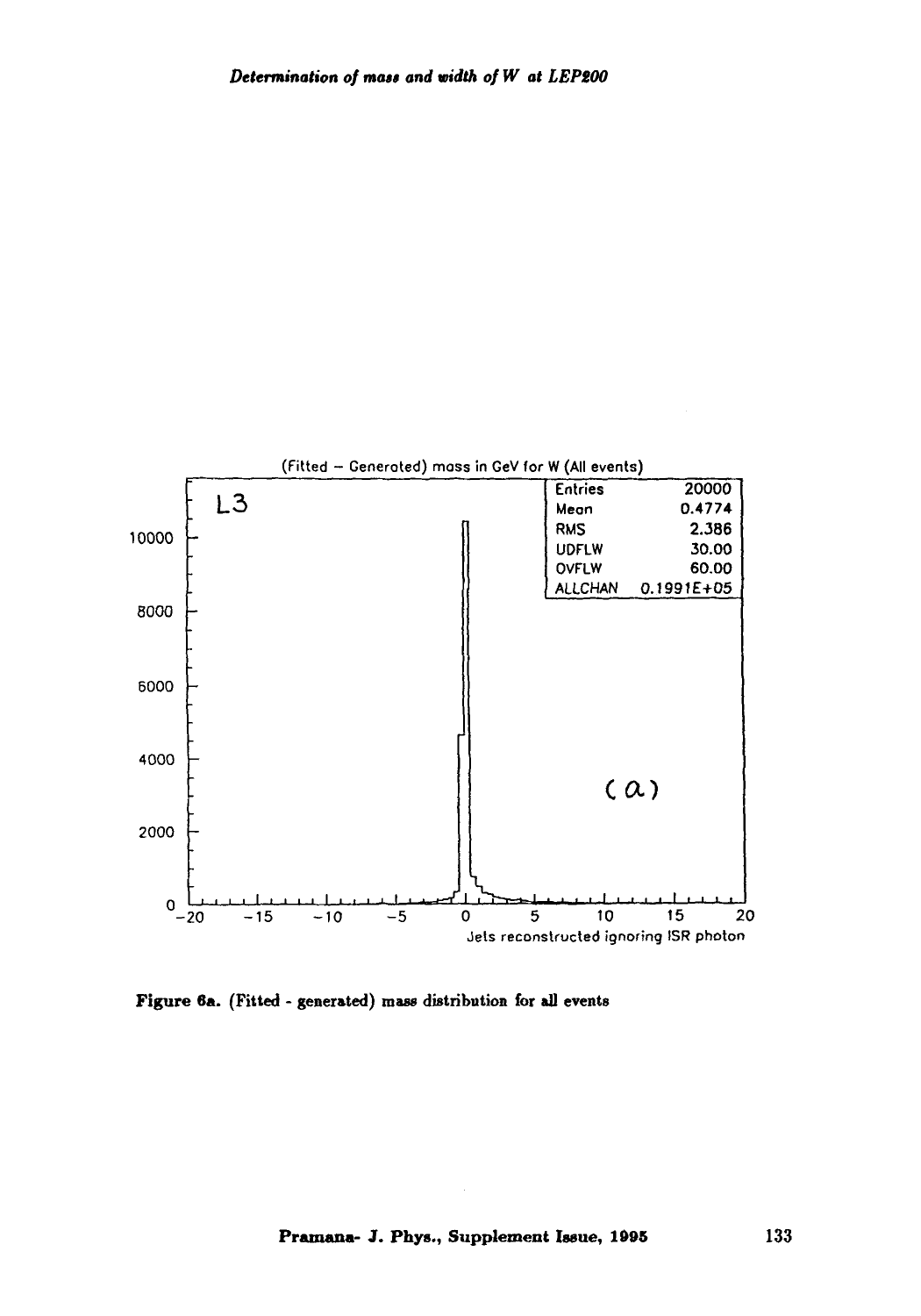

**Figure 6b. (Fitted - generated) mass distribution for events with ISR photon energy**   $E_{\gamma}$  < 20 MeV.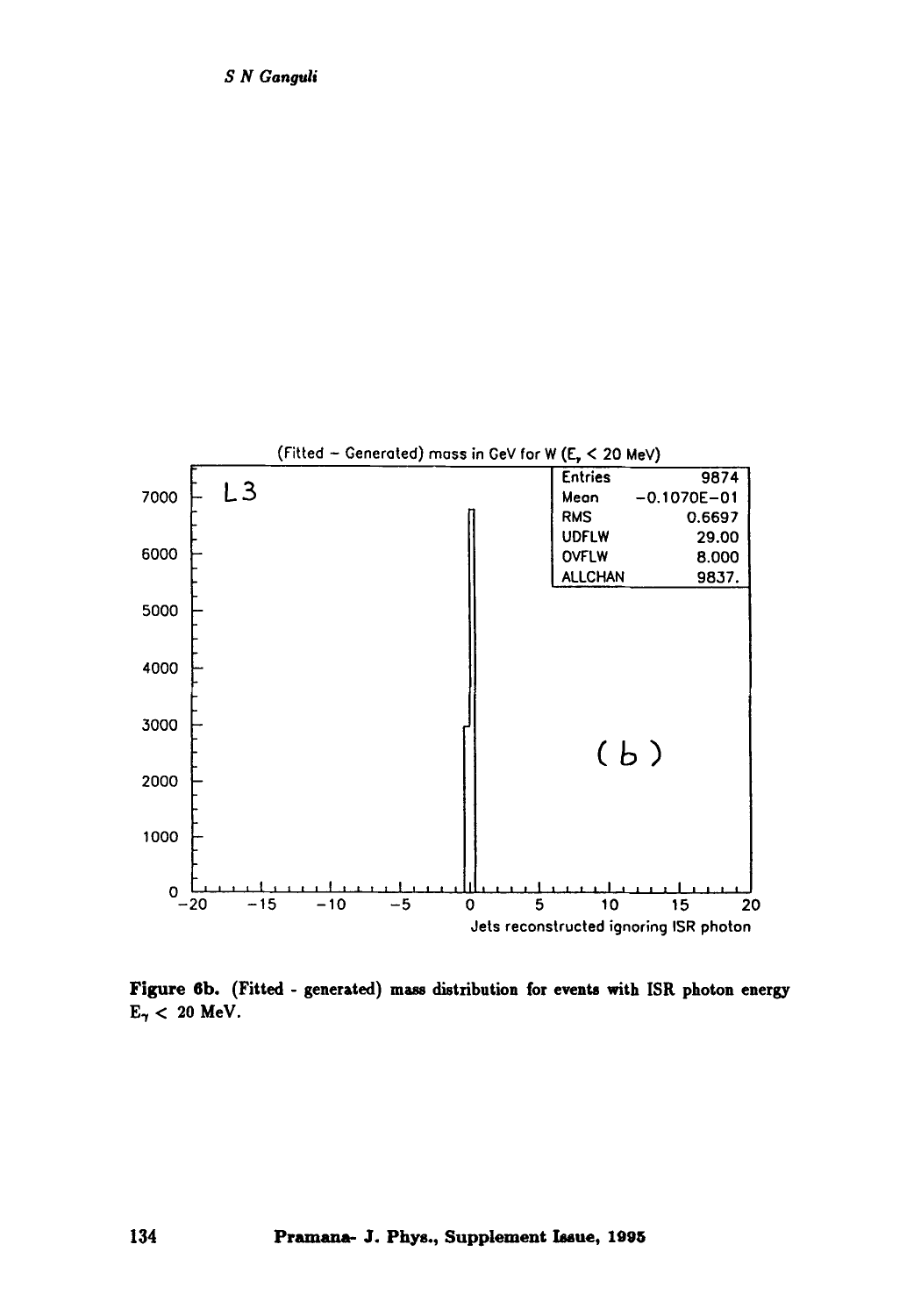# $E_{rad} > \frac{Mw}{\sqrt{2}}$ .

For  $\sqrt{s} = 176$  GeV and the value of  $\lt E_{rad} \gt = 1.2$  GeV yield  $\Delta m = 500$  MeV.

#### Shift in Mw due to Reconstruction algorithm

DELPHI collaboration repeated their fit analysis without ISR in the Monte Carlo and obtained (Fitted  $M_W - M_W^{true} = -130$  MeV. This is due to reconstruction algorithm and this needs to be done by other groups.

#### Expected precision in Mw

Projecting the Fit Analysis to  $500pb^{-1}$  DELPHI estimated the expected precision in  $M_W$  to be 55 MeV. Similar value for the precision has also been estimated by L3 [16], ALEPH & OPAL.

#### 11. Simultaneous determination of M<sub>W</sub> and  $\Gamma_W$  (L3) [17]

The analysis mentioned above was based on fitting equal mass to both the W, which is not technically right and also there is no straight way to determine the  $\Gamma_{w}$ .

L3 collaboration has proposed a strategy to determine simultaneously the mass and width of the W. They have used proper expression for the cross section involving convolution of two Breit-Wigner distributions weighted by tree level cross-section:

$$
\sigma(s) = \int_0^s dm_1^2 \cdot \rho(m_1) \int_0^{(\sqrt{s}-m_1)^2} dm_2^2 \cdot \rho(m_2) \cdot \sigma_0(s; m_1, m_2)
$$
 (22)

$$
\rho(m) = \frac{1}{\pi M w} \cdot \frac{m^2 \Gamma w}{\left(m^2 - M_W^2\right)^2 + m^2 \Gamma_W^2}
$$
\n(23)

Distributions of mass, mass difference and mean mass are then given by

$$
d\sigma/dm_1 = 4m_1\rho(m_1) \cdot \int_0^{(\sqrt{6}-m_1)} dm_2[m_2\rho(m_2)\sigma_0(s; m_1, m_2)] \qquad (24)
$$

$$
d\sigma/d\Delta m = 8 \cdot \int_{0.5\Delta m}^{0.5\sqrt{s}} d < m > [m_1 m_2 \rho(m_1) \rho(m_2) \overline{\sigma}(s, s') \tag{25}
$$

$$
d\sigma/d < m > = 8 \cdot \int_0^{2 < m} d\Delta m[m_1 m_2 \rho(m_1) \rho(m_2) \overline{\sigma}(s, s')) \tag{26}
$$

Where  $\Delta m = |m_1 - m_2|$ , and  $\langle m \rangle = (m_1 + m_2)/2$ 

It is proposed to use either the variables  $m_1$  and  $m_2$  or  $\Delta m$  and  $\langle m \rangle$ . ISR has been incorporated in these expressions, see sect. 10.2.

RESULTS: Results are presented here at the generator level i.e., without simulating through the detector. Total event sample used was 10,000 events without

**Pramana- J. Phys., Supplement Issue, 1995** 135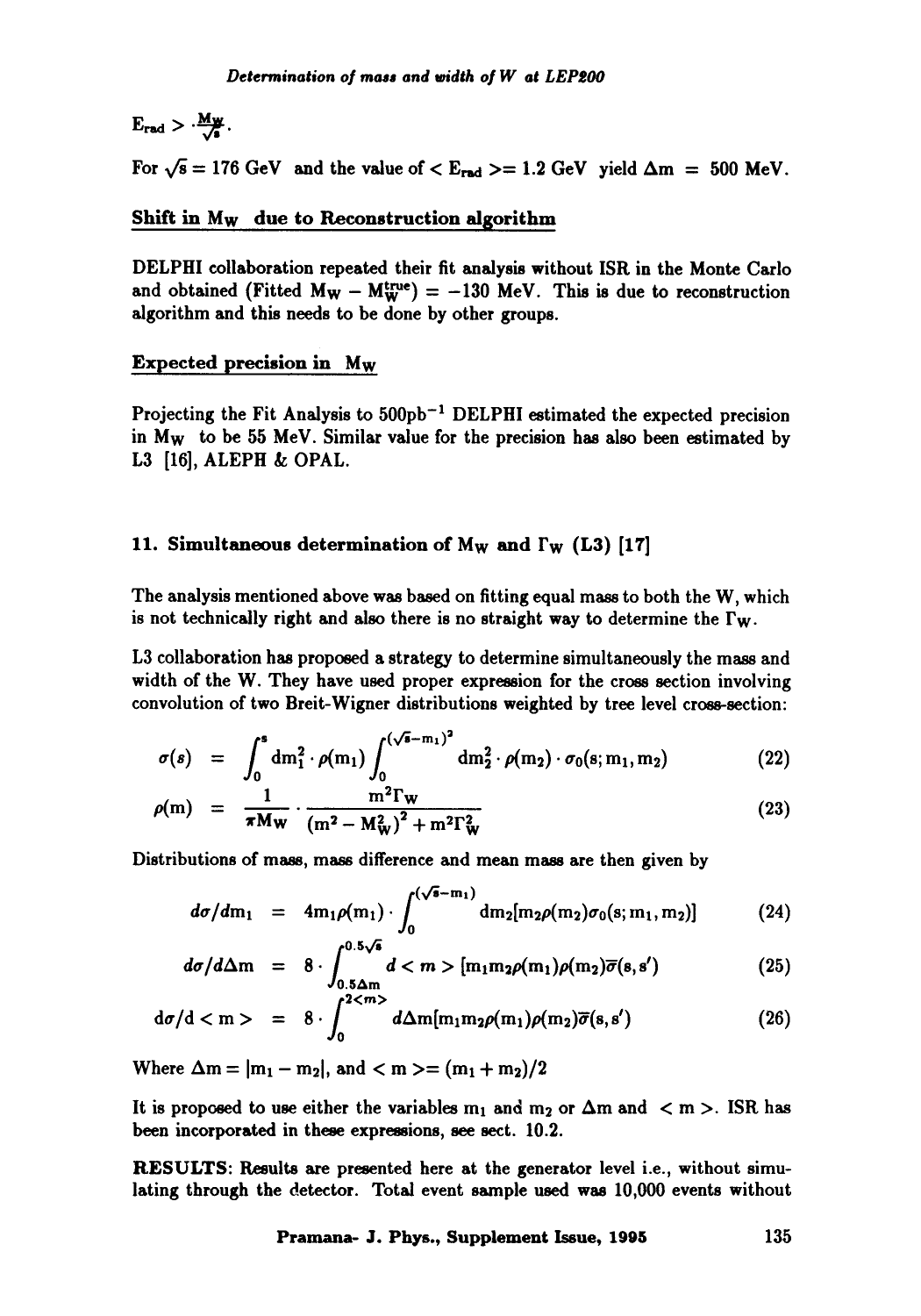ISR from the generator GENTLE. Mass and width used in the generator were:  $M_W = 80.220$ GeV, and  $\Gamma_W = 2.033$ GeV.

We have carried out simultaneous fits to: (i) double mass distribution in  $m_1$  &  $m_2$ using maximum likelihood method [15], and (ii)  $\Delta m \< m > \text{ using } \chi^2 \text{ minimum}$ sation method. Fits from (ii) are shown in fig.?. Values of our fits are shown in the Table 2.

**Table** 2.

| Fitted quantities  | Mw                                     | l w                                               |  |
|--------------------|----------------------------------------|---------------------------------------------------|--|
|                    | (GeV)                                  | (GeV)                                             |  |
| $\Delta m, \leq m$ | $80.231 \pm 0.014$   $2.038 \pm 0.022$ |                                                   |  |
| $m_1$ , $m_2$      |                                        | $\overline{80.194 \pm 0.012}$   2.041 $\pm$ 0.027 |  |

At the generator level the errors on mass and width from 10,000 events are 14 and 27 MeV respectively. Estimated errors on mass and width with detector resolution are  $\simeq 50$  MeV and  $\simeq 100$  MeV respectively.

#### 12. Mw from the excitation curve

This approach utilises the energy dependence of the production cross section of (W<sup>+</sup>W<sup>-</sup>). But it is difficult to disentangle the effect due to  $M_{top}$ ,  $M_{Higgs}$ , possible new physics etc. on the cross section. Sensitivity of cross section on  $M_W$  is shown [5] in the fig.8. Fractional change in cross section for change in mass by 100 and 200 Mev are shown. It is seen that the fractional change is less than 1% even for change in mass by 200 MeV for  $\sqrt{s}$  > 172 GeV. This method as it stands at present does not seem to be very useful.

#### 13. Mw from the lepton end-point energy

The lepton energy,  $E_l$ , from the decay of W is limited by  $M_W$ 

$$
E_l < E_+ = \frac{1}{2}E_b + \frac{1}{2}\sqrt{E_b^2 - M_W^2}
$$

Here  $E_b$  is the beam energy. The error on M<sub>W</sub> due to error  $\Delta E_+$  on the end point is given by,

$$
\Delta M_W = \frac{\sqrt{E_b^2 - M_W^2}}{M_W} \Delta E_+
$$

Several studies, see e.g. [5], have been made from the distribution of the generated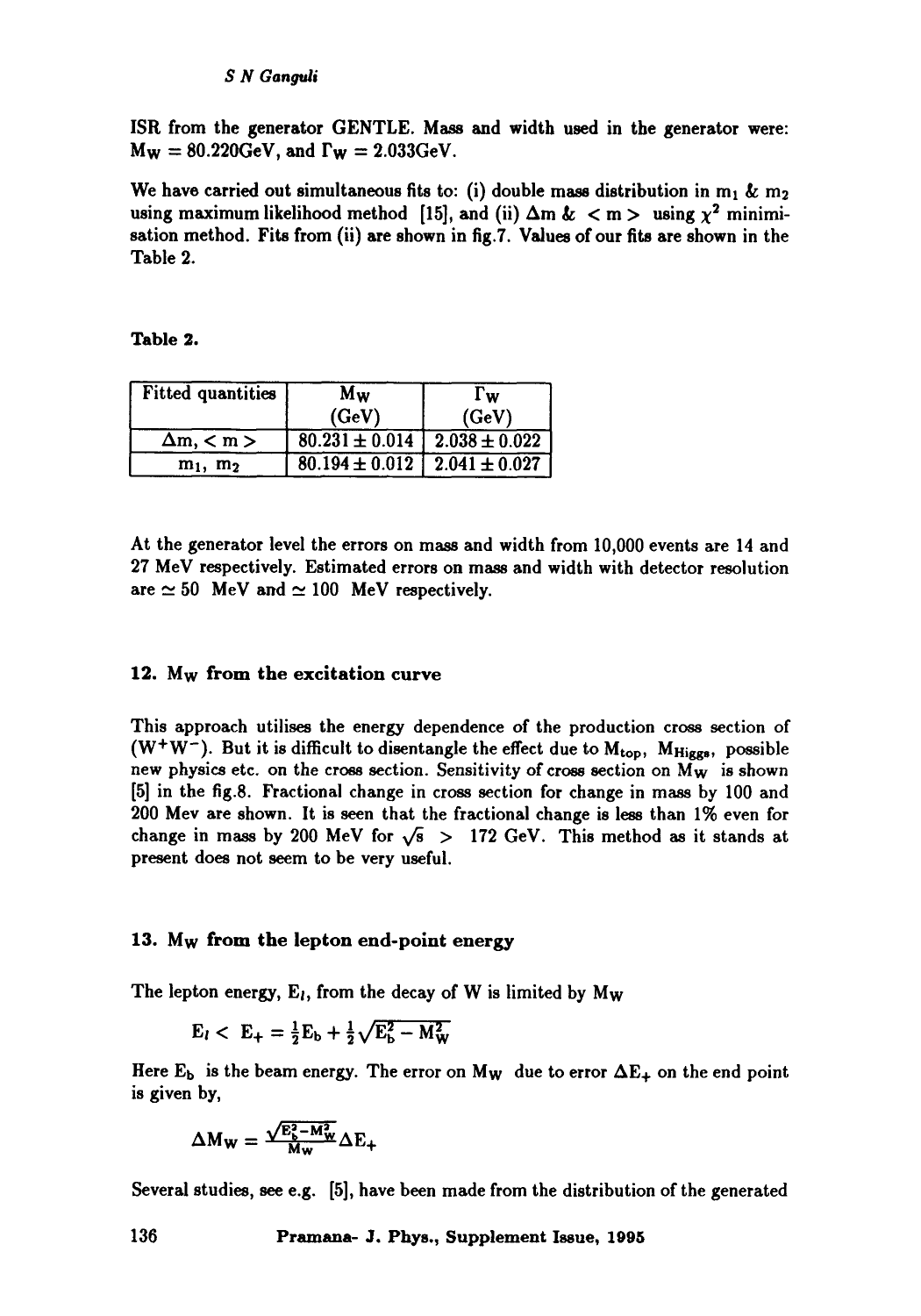

Figure 7.  $\Delta m$  and  $< m >$  distributions. Solid lines are simultaneous fits to the two **distributions.**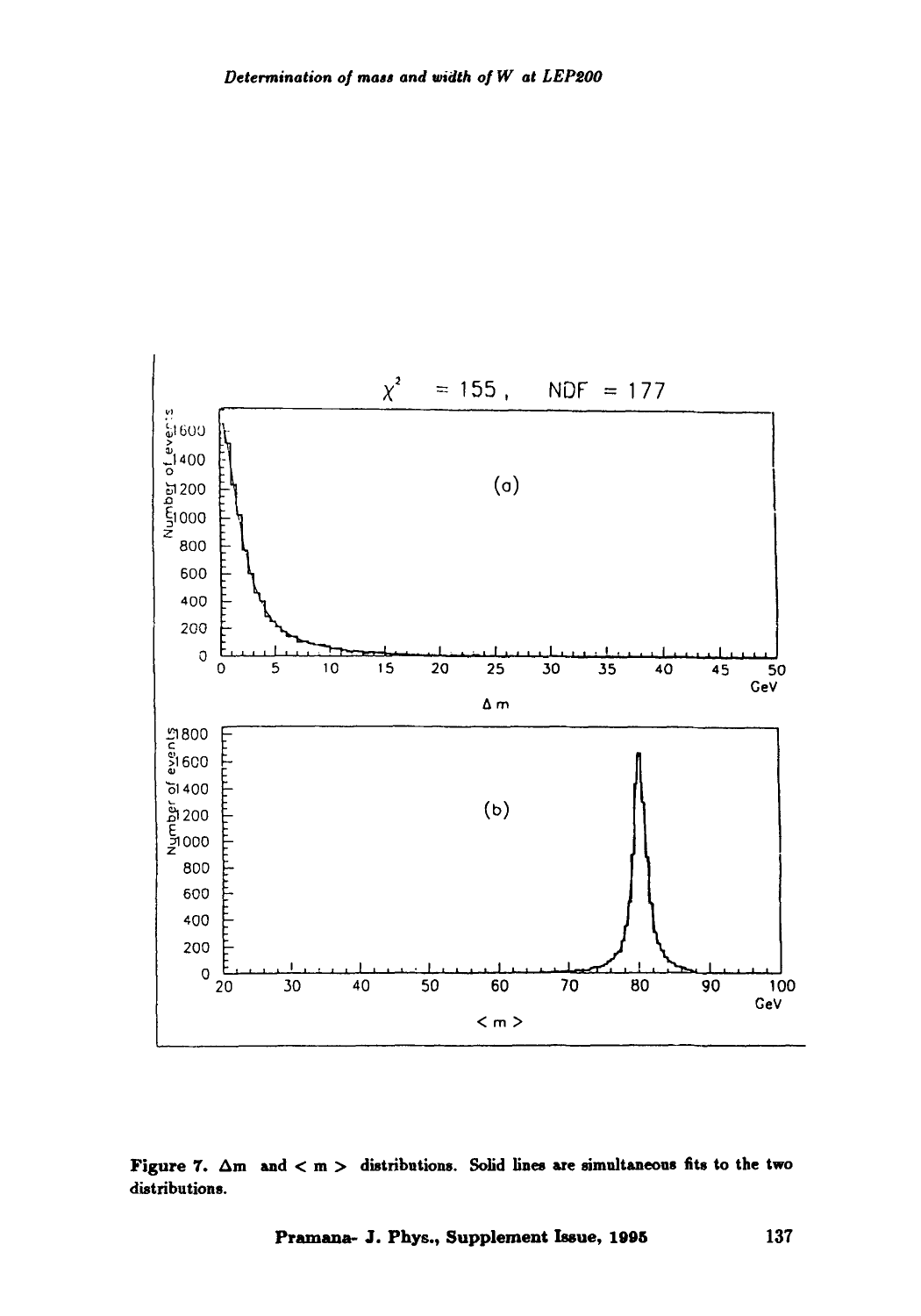

Figure 8. Fractional change in cross section as a function of  $\sqrt{s}$ . (a) Exact one loop result, and (b) Born approximation.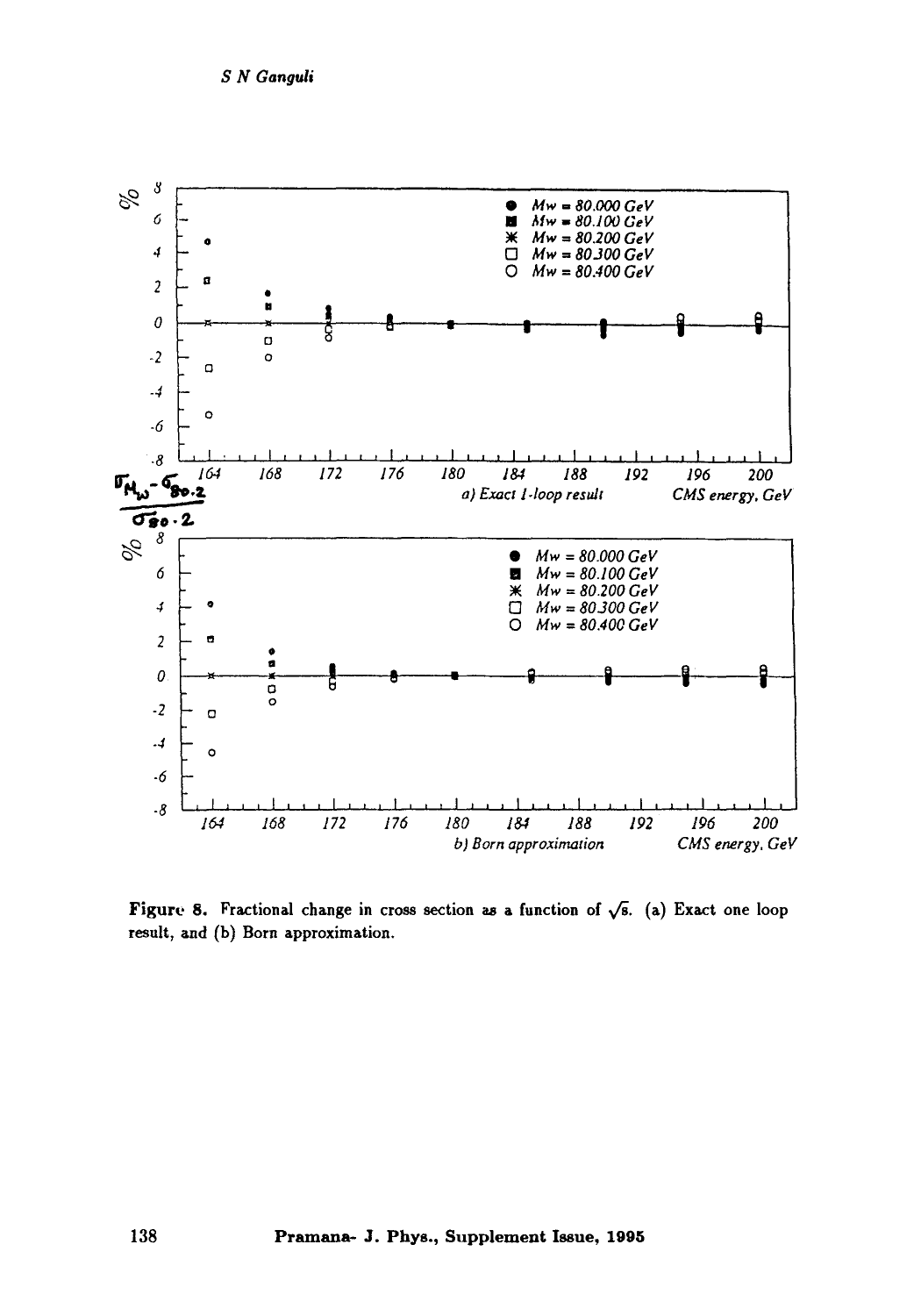lepton energy and it is estimsted, see fig.9, that the error on M<sub>W</sub> from this method is expected to be,



Figure 9. Lepton energy distribution from  $W \rightarrow l\nu$ .

$$
\Delta M_W \approx 270 MeV \sqrt{\frac{500pb^{-1}}{\epsilon \mathcal{L}}}
$$

i.e., the error expected is more than 200 MeV.

### 14. Summary

• After a very useful run of physics at the Z<sup>0</sup> peak the reaction  $e^+e^- \rightarrow W^+W^$ will be studied at LEP200 starting from 1996.

- 9 Longitudinal polarization of W will become available besides the transverse one.
- The approved integrated luminosity is 500 pb<sup>-1</sup> corresponding to  $\simeq 8000$  events.
- **9 Aims of LEP200** 
	- (a) Precision measurement of  $M_W$  and  $\Gamma_W$
	- (b) Determination of Triple Gauge Boson couplings
	- (c) Search of New Particles
- Three methods have been studied regarding the measurement of  $M_W$  and  $\Gamma_W$ :

**Pramana- J. Phys., Supplement Issue, 1995** 139